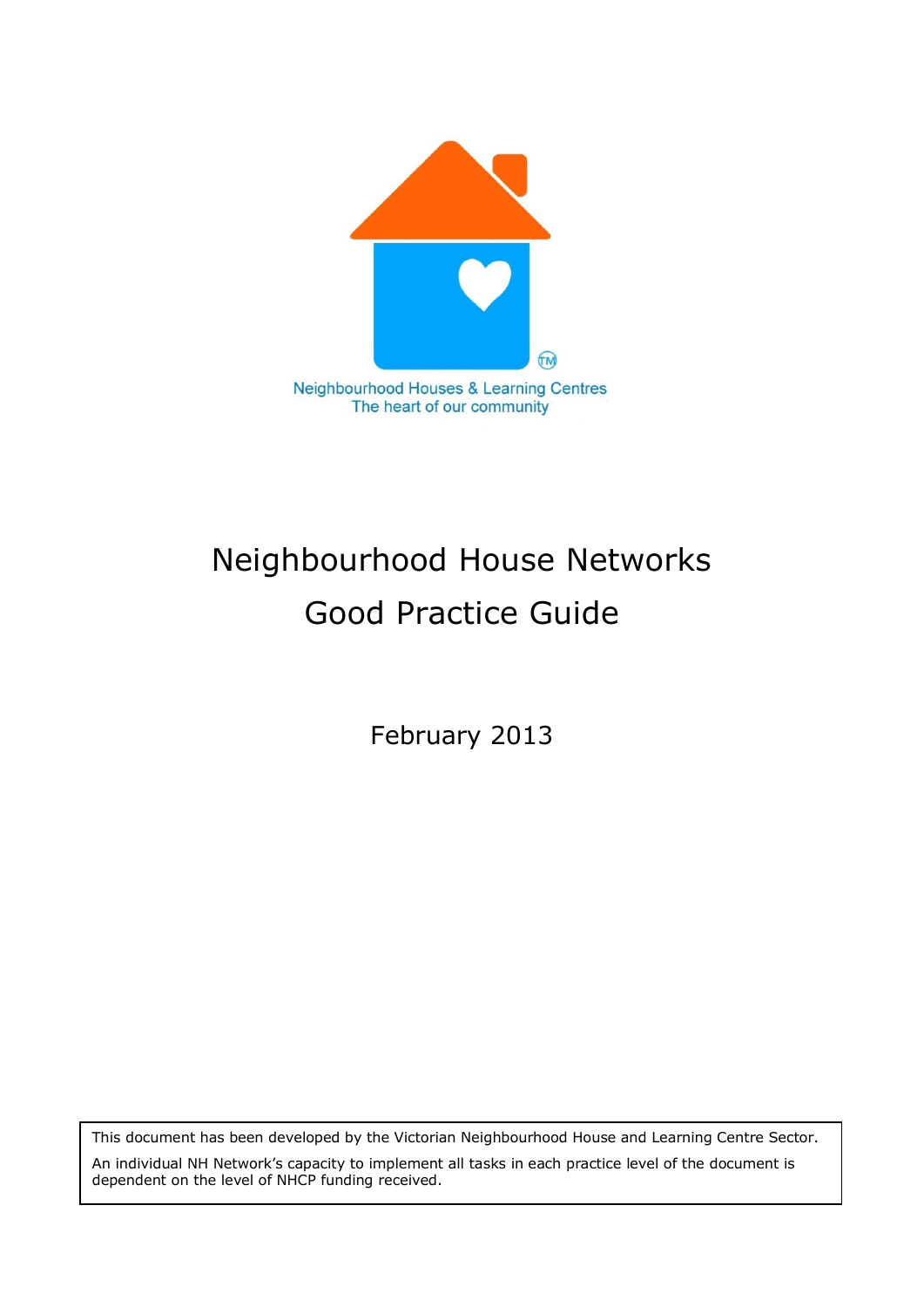The Neighbourhood House Networks Good Practice Guide is designed to be used in conjunction with:

The Neighbourhood Houses Good Practice Guide (NH GPG)

(An evaluation tool to assist Neighbourhood Houses to evaluate their strengths and identify opportunities for improvement; it is a step by step process that guides users through a thorough investigation of their House or Centre's governance, management and delivery practices)

#### and

The Neighbourhood House Quality Enhancement and Risk Management Matrix (A framework for providing support to Neighbourhood Houses when things aren't going well; designed to clarify the roles & responsibilities of parties to the Neighbourhood House Coordination Program (NHCP), and other stakeholders where a Neighbourhood Houses experiences some difficulty)

#### **Acknowledgements:**

The Neighbourhood Houses Networks Good Practice Guide was conceived and developed by the Combined NH Networks over a number of years.

Thanks go to all of the organisations and individuals who contributed their time and materials to help put this guide together.

Much of the drafting for document was undertaken by a small working group comprising representatives of RANCH, Network West, GRNHG, NIECH, UMNHN and CHAOS. Bruce Watson from Heads Together was employed to work on the document, to streamline the language and align it with other key sector documents.

#### **Published by:**

Association of Neighbourhood Houses & Learning Centres (ANHLC) Level 7, 289 Flinders Lane MELBOURNE VIC 3000

ABN: 30 174 498 896

| Telephone: | 03 9654-1104       |
|------------|--------------------|
| Facsimile: | 03 9654-1094       |
| Email:     | anhIc@anhIc.asn.au |
| Website:   | www.anhlc.asn.au   |
|            |                    |

February 2013



This work is licensed under a Creative Commons Attribution-NonCommercial-ShareAlike 3.0 Unported License.

You must attribute the work in the manner specified by the author or licensor (but not in any way that suggests that they endorse you or your use of the work). You may not use this work for commercial purposes. If you alter, transform, or build upon this work, you may distribute the resulting work only under the same or similar license to this one.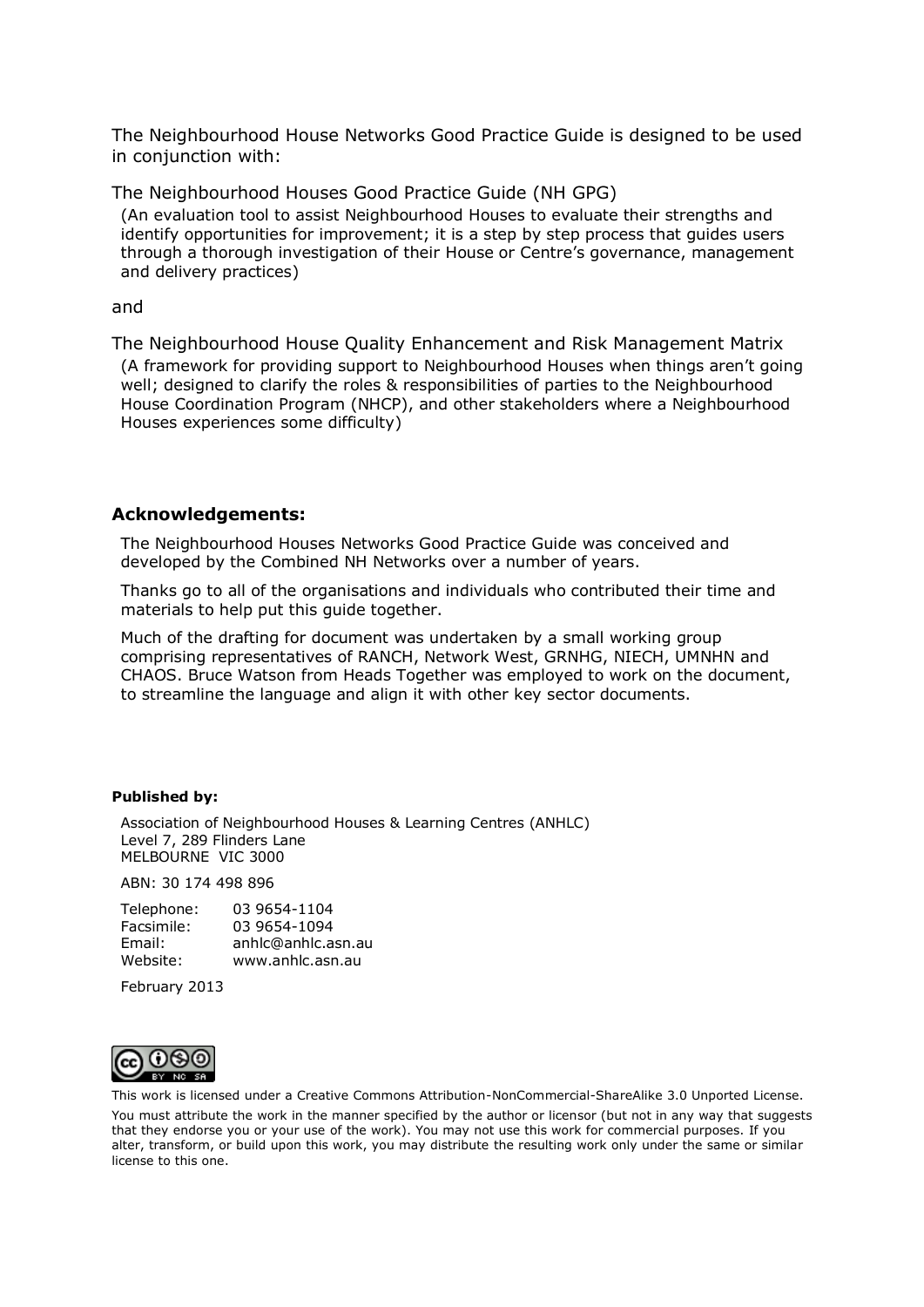# TABLE OF CONTENTS

| Neighbourhood House Community Development Model  3                               |
|----------------------------------------------------------------------------------|
| Neighbourhood House Community Development Practice 4                             |
|                                                                                  |
|                                                                                  |
|                                                                                  |
|                                                                                  |
|                                                                                  |
|                                                                                  |
| Activity Area 1: Support to NH Network Members (One-to-One / NH Network-wide)  8 |
| Activity Area 2: Regional Work with NH&LC Stakeholders 11                        |
| Activity Area 3: State-wide Representation on behalf of NH Network Members13     |
|                                                                                  |
|                                                                                  |
|                                                                                  |
|                                                                                  |
| 2. NH&LCS, NH Networks and ANHLC Decision-Making Process20                       |
|                                                                                  |
|                                                                                  |
|                                                                                  |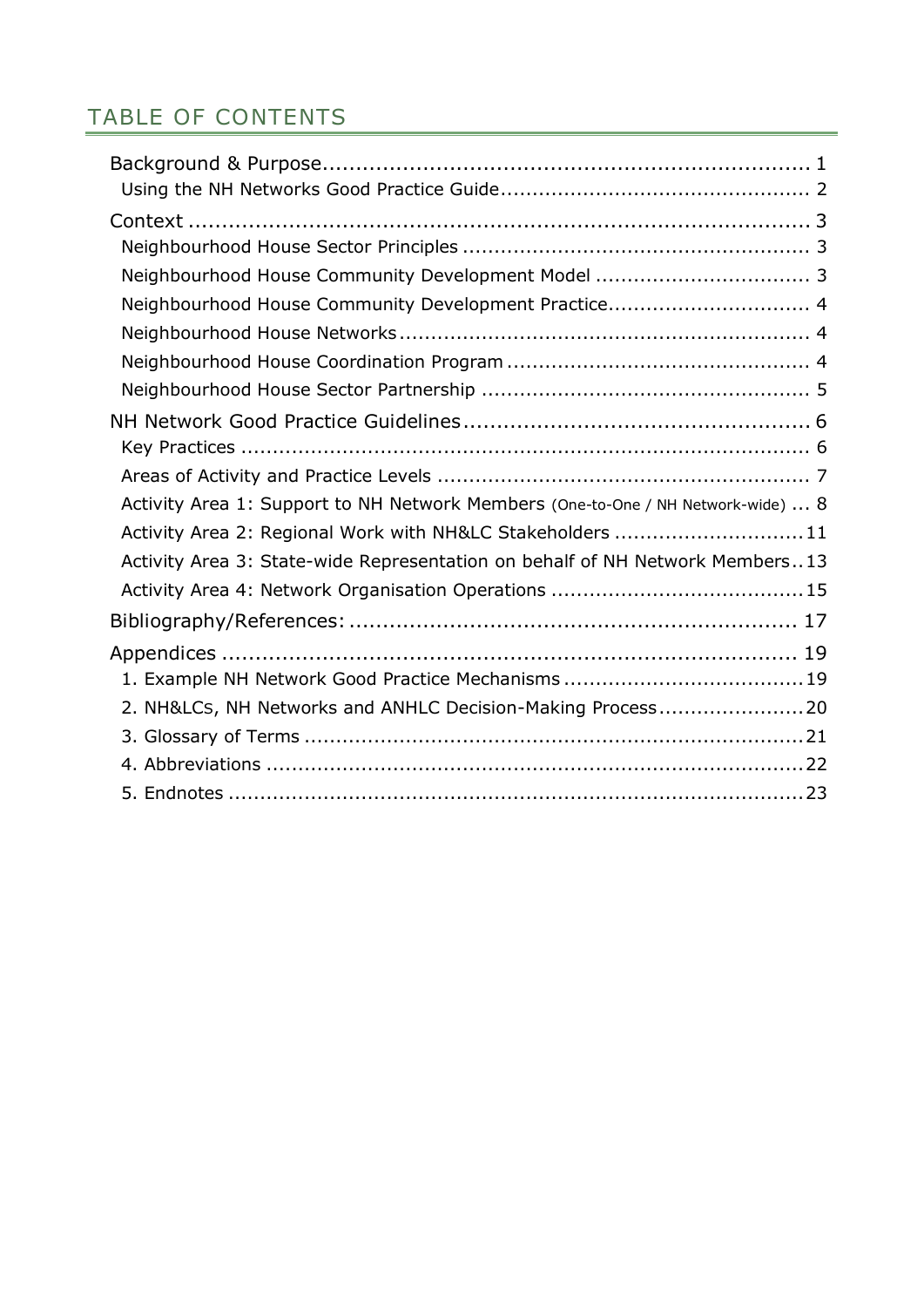# <span id="page-3-0"></span>BACKGROUND & PURPOSE

An initiative of the Combined Neighbourhood House Networks, the Neighbourhood House Networks Good Practice Guide was originally intended as a guide for newer NH Networkers by defining and agreeing on what constitutes good practice in networking for the Victorian Neighbourhood House sector. It is also aimed at better explaining to government how NH Networks might more effectively operate and meet their funding agreement requirements (see page 4) if they were adequately funded. As well as being a tool for induction and advocacy, the NH Networks Good Practice Guide sets standards for good practice in NH Networking.

The initial framework for the document was first developed by NH Network representatives at an in-service in September 2010 and further drafted over the following year. At the September 2011 NH Networks in-service, NH Networkers and NH Network committee representatives undertook further work on the document and, as part of this process, reached broad consensus on what constitutes good practice in a range of NH Network activities. The final document reflects the culmination of redrafting and consideration of the contributions received from consultation processes. It aims to be clear, practical and easy to use without being overly prescriptive.

The NH Networks Good Practice Guide is a prime example of the collaborative work between ANHLC and the NH Networks in supporting Neighbourhood Houses and Learning Centres. The ANHLC Board supported the initiative in keeping with the 2011- 2015 the strategic plan objective, "to improve the quality of Neighbourhood House sector practice at all levels".

#### GOOD PRACTICE

This document is about **good practice**: a strategic management term that is less prescriptive than best practice. Good practice guidelines outline broad strategic areas and well regarded practices, thereby allowing choices to be made to best suit specific circumstances and contexts.

Best practice generally refers to [methods](http://www.businessdictionary.com/definition/method.html) or [techniques](http://www.businessdictionary.com/definition/technique.html) that have consistently shown [results](http://www.businessdictionary.com/definition/result.html) superior to those achieved with other [means](http://www.businessdictionary.com/definition/mean.html) and are used as [benchmarks](http://www.businessdictionary.com/definition/benchmark.html). Best practice is often used to describe the process of developing and following a standard way of doing things that multiple organisations can use. A key difficulty is that there is not a general consensus on what constitutes best practices and 'best' practice assumes that it is not possible to go beyond what has been already prescribed.

NH&LCs and NH Networks implement community development in different ways to suit their respective communities and citizens. To suggest or impose prescriptive best practices that do not align with specific individual or organisation contexts would be counterproductive.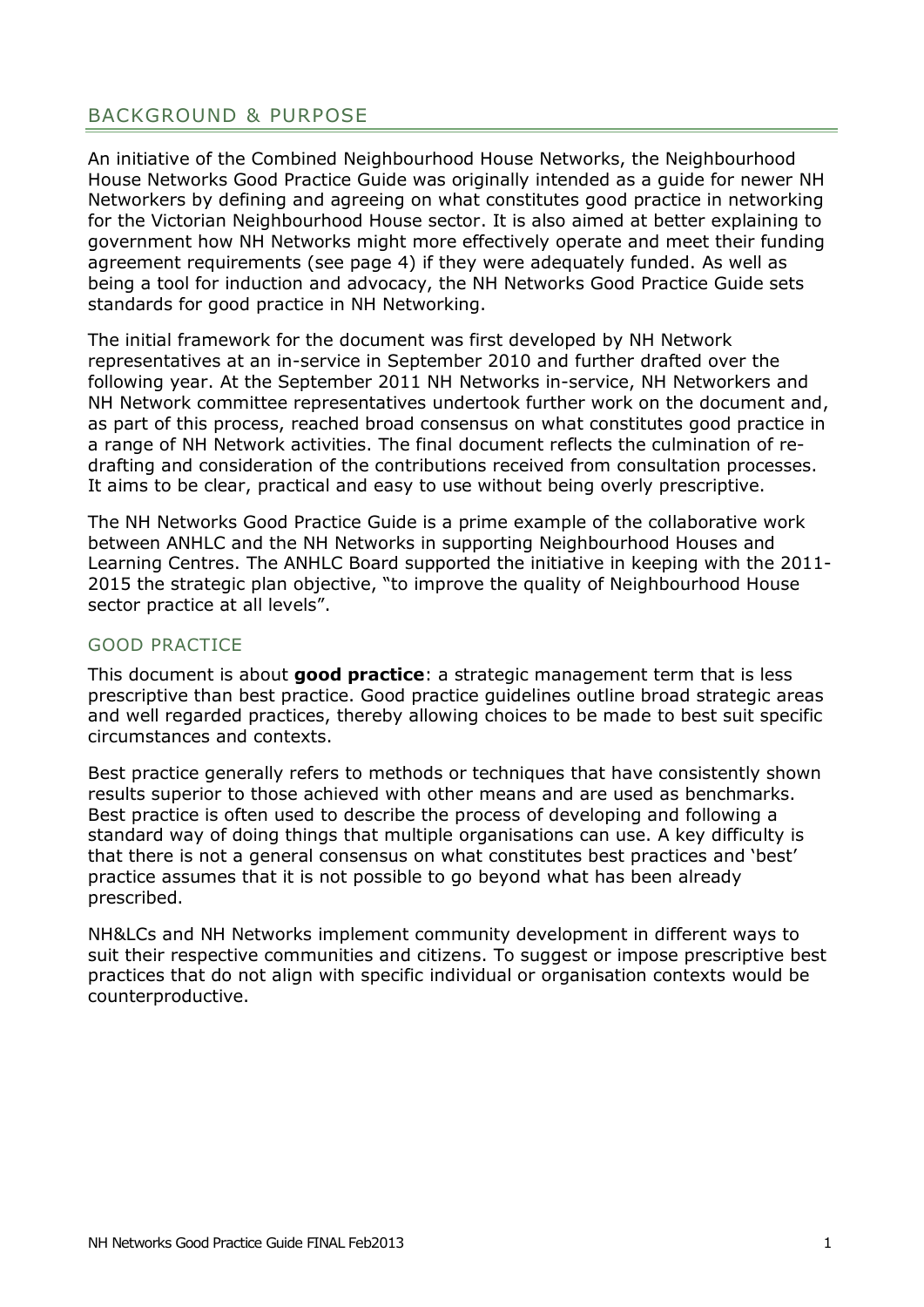# <span id="page-4-0"></span>USING THE NH NETWORKS GOOD PRACTICE GUIDE

This guide is designed primarily for NH Network Committees of Governance and NH Networkers, but it is also intended to inform the public, stakeholders and funding bodies about the operations of NH Networks.

It is understood that not all NH Networks will be able to implement all tasks in each practice level. An individual NH Network's capacity to conduct the work detailed in the document will depend on the level of Neighbourhood House Coordination Program (NHCP) funding, number of members, geographic distance, etc. But whatever their capacity and priorities, the guide should provide standards and inspiration for continuous improvement.

NH Networks may choose to use this guide for:

- New NH Networker induction
- NH Network Committee of Governance (CoG) induction
- New NH Coordinator/NH CoG induction
- NH Network strategic planning
- Annual NH Network evaluation
- Reporting on NH Network activities/outcomes
- Explaining the role and function of the NH Network to external parties
- Funding submissions
- Advocacy for increased investment in the NH Network
- Identifying opportunities for improvement in NH Network operations
- Marketing and promotion of the NH Network

The first part of the guide provides the context, scope and operating principles for Neighbourhood House Networks.

NH Network operations are outlined in the Key Practices, Activity Areas and Practice Levels.

The tables (pages 8-16) provide Good Practice Standards for each activity area and practice level, and describe proactively orientated good practice for specific tasks.

The Standards provide a base line for NH Networks to assess their operations, evaluate their strengths and enable consistency of performance across the NH Sector. The chances for success and sustainability of a NH Network increase with each Good Practice Standard followed.

The appendices provide additional information that is useful for understanding how Neighbourhood House Networks operate.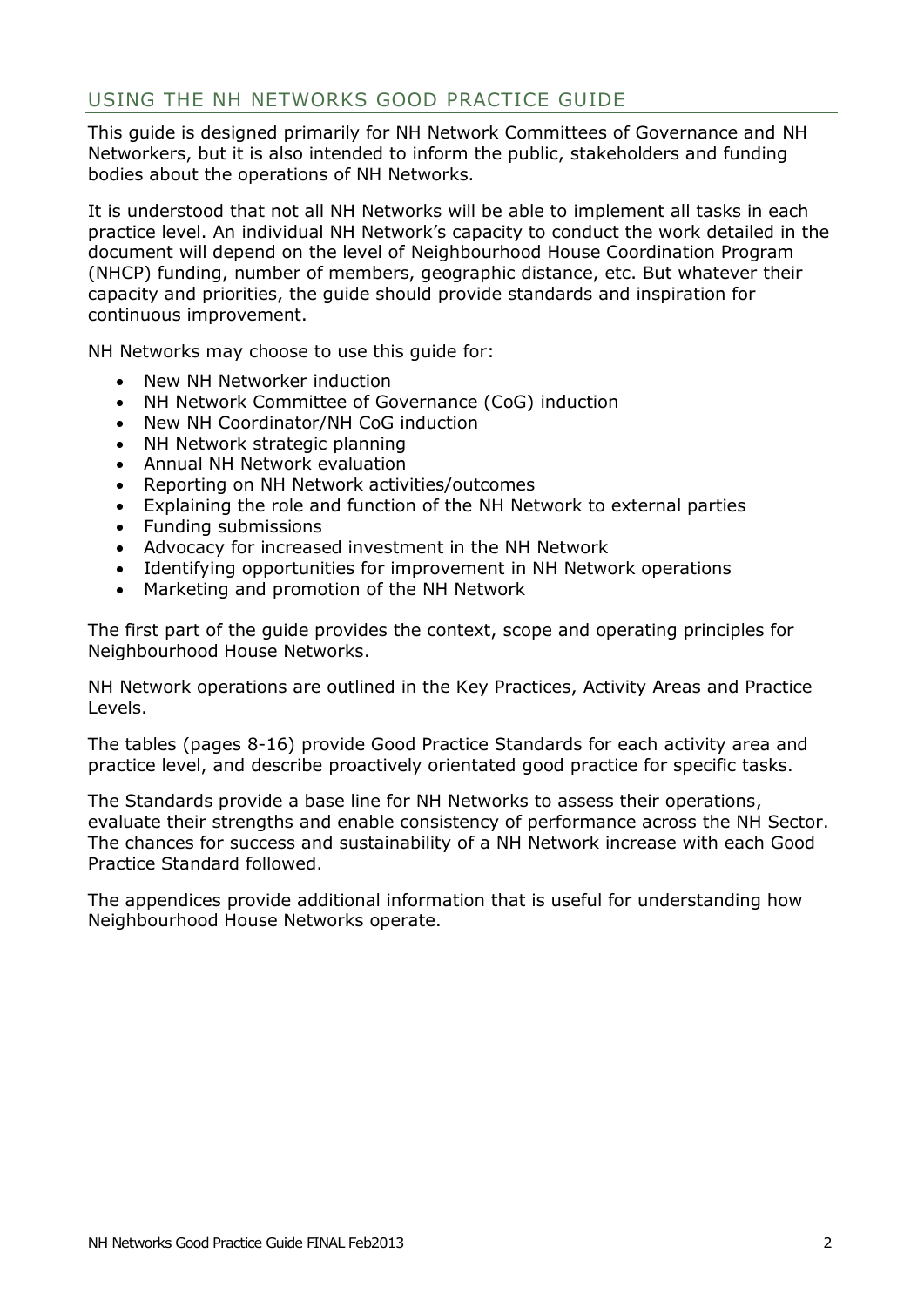# <span id="page-5-0"></span>CONTEXT

There are approximately 390 Neighbourhood Houses across Victoria, with at least one Neighbourhood House in every state electorate. Additionally, there are 16 Neighbourhood House Networks and the Victorian state peak body The Association of Neighbourhood Houses and Learning Centres (ANHLC).

Neighbourhood Houses operate as autonomous, not-for-profit, community managed providers of a wide range of services; some are auspiced by other organisations (eg: local councils or community health centres). Programs provided by Houses & Centres integrate community development and adult learning and vary widely in content and context. Though neighbourhood houses go by various names, such as community houses and learning centres, they all have a strong commitment to the philosophy and practices of the Neighbourhood House sector as a whole. Not all NHs are in receipt of the State Government Neighbourhood House Coordination Program funding.

## <span id="page-5-1"></span>NEIGHBOURHOOD HOUSE SECTOR PRINCIPLES

The Neighbourhood House and Learning Centre sector works in a community development framework with a membership-based governance model. This builds social connections and networks that are based on trust, respect and reciprocal  $interaction - known as social capital<sup>1</sup>.$ 

There are ten NH&LC Sector Principles<sup>2</sup>:

- Community ownership
- Community participation
- Empowerment
- Access and equity
- Life-long learning
- Inclusion
- Networking
- Advocacy
- Self help
- Social action

## <span id="page-5-2"></span>NEIGHBOURHOOD HOUSE COMMUNITY DEVELOPMENT MODEL<sup>3</sup>

The model of Neighbourhood House community development practice can be described in six simple and generic steps. These steps enable Houses to have a key role in local area planning to meet the needs of their local communities.

- 1. **Involving** the community and encouraging participation and inclusion, and valuing diversity and difference at all levels of Neighbourhood House operation.
- 2. **Identifying** community needs and aspirations.
- 3. **Determining** appropriate community programs, activities and services in response to those needs, ensuring that diversity and difference are valued.
- 4. **Partnering** with community organisations, businesses, government and philanthropic organisations to secure appropriate funding and support.
- 5. **Delivering** quality programs, activities and services.
- 6. **Evaluating** the effectiveness of all aspects of Neighbourhood House operations, including programs, practice and governance.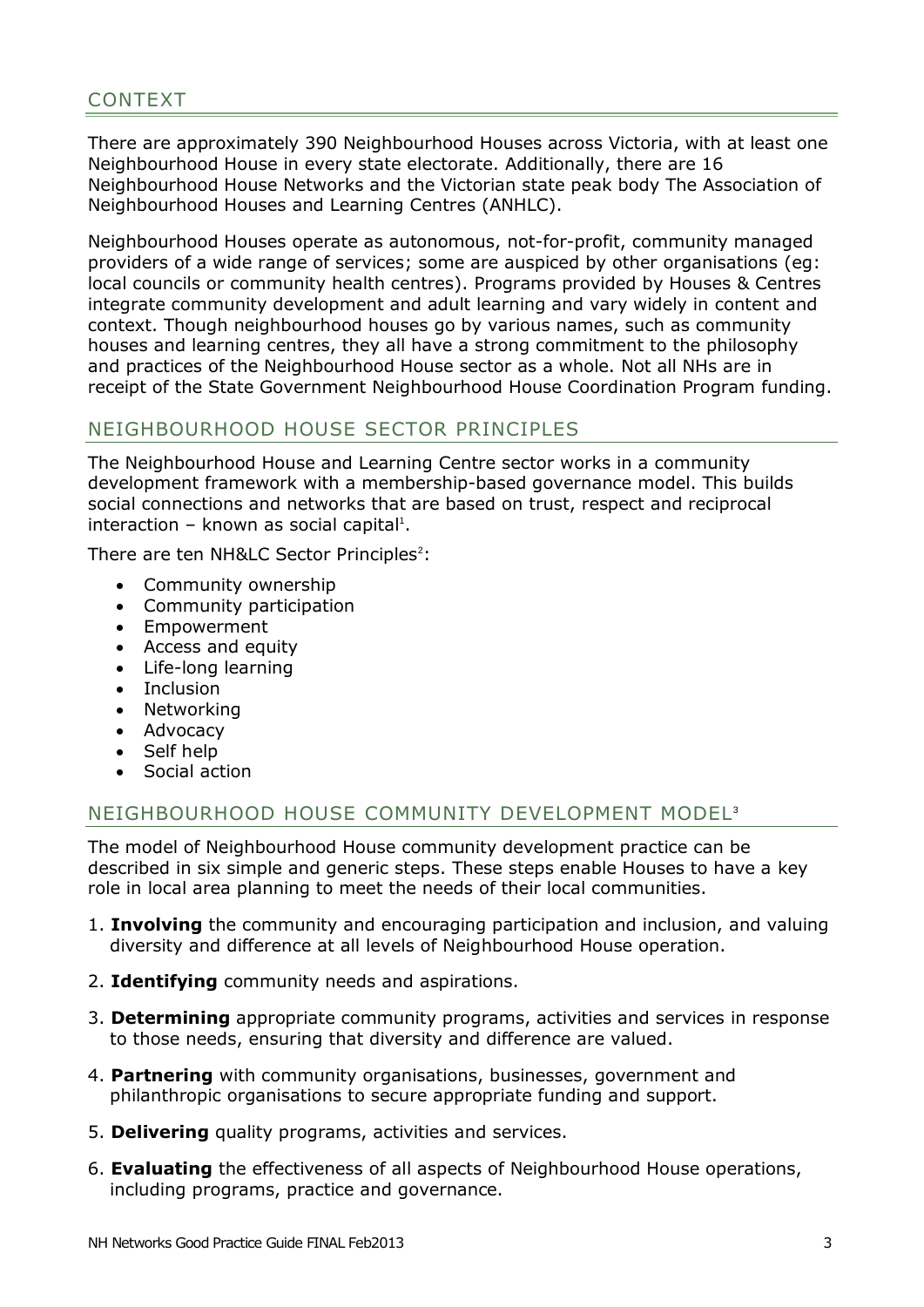# <span id="page-6-0"></span>NEIGHBOURHOOD HOUSE COMMUNITY DEVELOPMENT PRACTICE<sup>4</sup>

The vital ingredient that binds together the three parts of the NH&LC sector —ANHLC, the 16 NH Networks and Neighbourhood Houses across the State — is the particular style of practice, which is underpinned by the ten Sector Principles (as above). The three parts of the sector work collectively to take the whole sector forward.

The NH&LC sector style of practice is facilitative and developmental, and fundamentally relies on strong and inclusive relationships both within the individual Houses and Centres and the wider community. The sector, including the NH Networks, operates within a social justice framework.

# <span id="page-6-1"></span>NEIGHBOURHOOD HOUSE NETWORKS<sup>5</sup>

The sixteen (16) Neighbourhood House Networks operate across the State in a variety of ways. The majority are autonomous, community-managed and incorporated bodies, with committees of governance elected from and by their member houses & centres. At the local or NH Network level the NH Networks provide local support and advocacy for Houses and Centres in that NH Network. Their work is varied and complex, and is reflective of the requirements of their member houses and centres, the communities of these houses and centres, the broader sector, and the community at large.

NH Networks play a key role in representing the views and needs of members and may act as a conduit between members and the ANHLC, local government and state governments, other organisations and the broader community. Their governance and operational professional development and support enhance the capacity of their members to operate effectively to meet funding requirements and local community needs.

NH Network membership is determined by geography, however the geographical boundaries between NH Networks are acknowledged as sometimes arbitrary and Houses may choose to participate in more than one Network. All NH Networks agree to allow involvement by Houses from outside their boundaries and, also refer all enquiries from outside their area to the appropriate NH Network.<sup>6</sup>

Additionally, a variety of sub groups or clusters of Neighbourhood Houses function within and across the boundaries of some NH Networks. They vary in size and degree of formality but generally exist to provide support and networking opportunities to group member Houses and Centres. In metropolitan areas particularly members identify as being part of a specific local government area.<sup>7</sup>

## <span id="page-6-2"></span>NEIGHBOURHOOD HOUSE COORDINATION PROGRAM<sup>8</sup>

Neighbourhood House Networks (NH Networks) are funded to provide services and support to all Neighbourhood Houses and Learning Centres (NH&LC) through the State Government Neighbourhood House Coordination Program (NHCP).

Funding is provided towards the employment of a NH Networker and related costs to deliver services and support to members of the NH Network. A committee drawn from the membership in each NH Network directs the activities of the Network to meet the requirements of their funding agreement with the Department of Human Services (DHS) and their obligations as an employer.

Networks are funded in accordance with these agreements to provide services to Neighbourhood Houses within their Network including governance and management support, advice on Neighbourhood Houses programs and activity development, training and training resources, capacity building and links with and between Neighbourhood Houses and other community organisations at the local and regional level.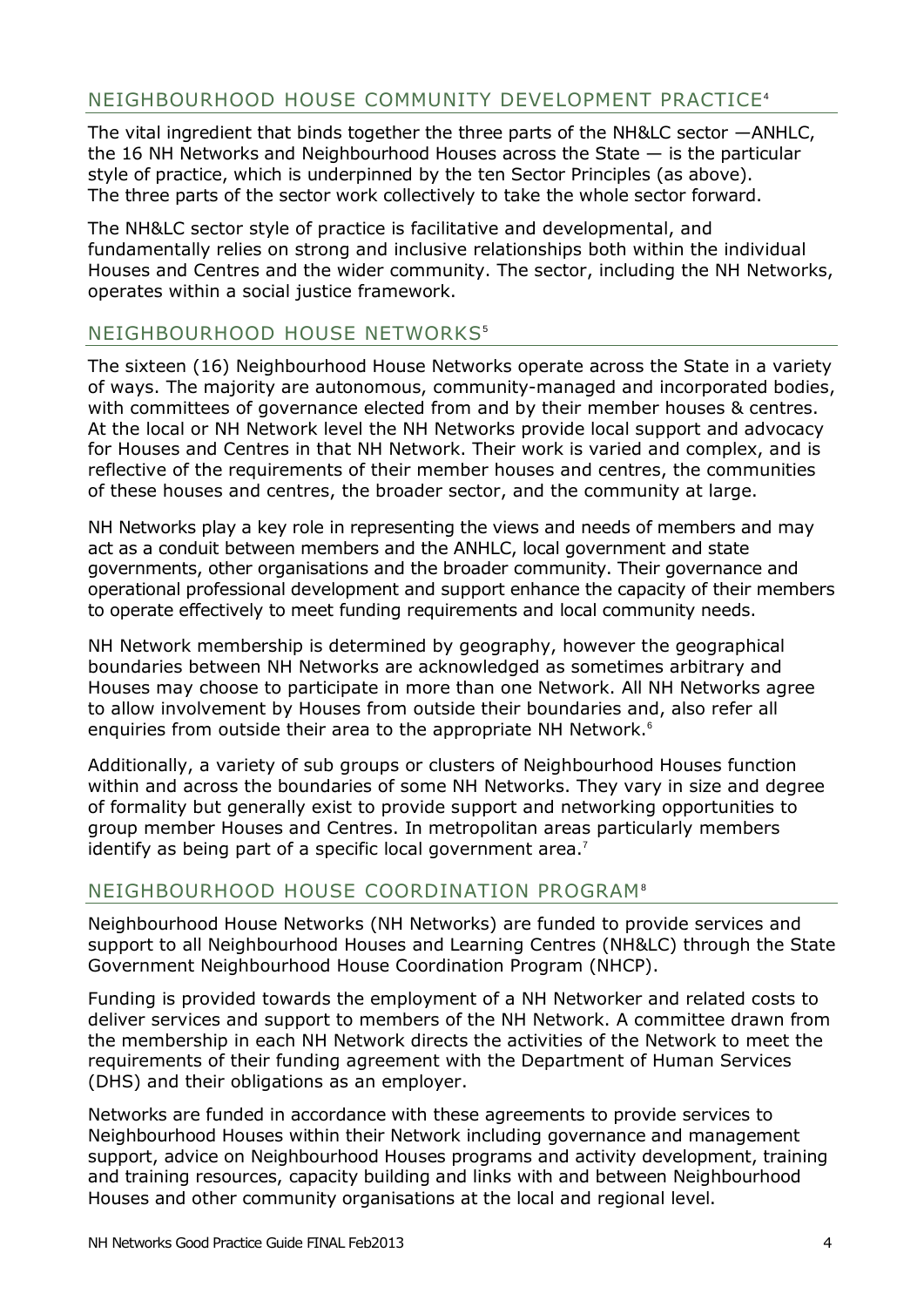Funding to Networks is determined by the number of NHCP funded NHs within each particular NH Network's area. Membership of any NH Network is determined by location according the department's provisional boundaries, with exceptions being approved by the department only on a demonstrated geographical or community relationship basis and agreed to by the NH Networks involved.

## <span id="page-7-0"></span>NEIGHBOURHOOD HOUSE SECTOR PARTNERSHIP

There are a variety of ways of working together: on a continuum from mutual support to formal partnership.

Partnership is a good description of the relationship between NH Networks and ANHLC in the context of the Victorian NH sector. Partnership can be described as a 'welldefined, mutually beneficial, interdependent relationship between two or more organisations to achieve (agreed) results they can more effectively achieve together than alone.<sup>"9</sup>

A partnership is a sustainable relationship, underpinned by agreed values and principles, clearly defined mechanisms for communication, governance and accountability and clear understandings about the respective roles of partners.

The NH Sector partnership model also extends to include involvement of State and Local Government. State level participation and strategic action & planning in community development primarily involves the State Government, ANHLC and the NH Networks. Local level strategic planning primarily involves Local Government, NH Networks, Neighbourhood Houses and State Government Regional Offices (eg Department of Human Services, Department of Planning and Community Development and Adult Community & Further Education).

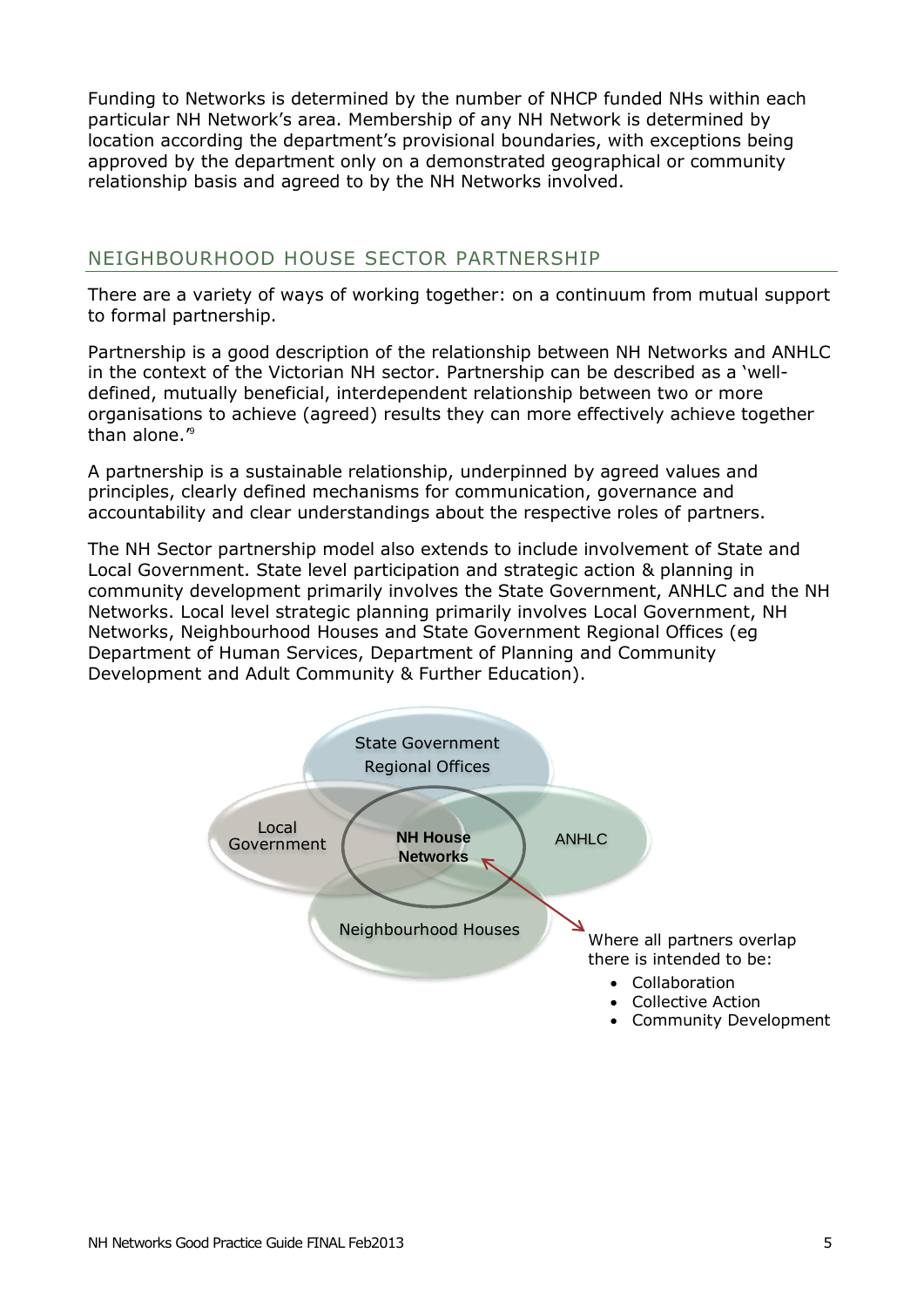# <span id="page-8-0"></span>NH NETWORK GOOD PRACTICE GUIDELINES

# <span id="page-8-1"></span>KEY PRACTICES

Central to the role of NH Networks is the provision of information, identifying and delivering professional development and networking. Good practice in each of these areas is outlined below:

#### PROVISION OF INFORMATION AND REFERRAL

When providing information and referral NH Networks ensure:

- the veracity, accuracy and currency of information provided
- information provided is consistent with legislative, regulatory and contractual obligations
- referrals are appropriate, based on the principles of the NH&LC Sector Framework (see page 3)
- referrals are made to agencies or individuals with a proven track record in their area of specialisation

#### PROFESSIONAL DEVELOPMENT

In providing for professional development (PD) needs NH Networks:

- identify needs using appropriate tools
- exercise due diligence in identifying professional development resources by checking with other networks, ANHLC and external experts for accuracy, currency
- promote opportunities and resources external to the NH Network
- research and develop materials as appropriate
- source and integrate existing materials
- provide professional development as required / if appropriate
- facilitate skill sharing within the NH Network
- identify professional development funding
- identify partners to resource and deliver professional development
- take steps to ensure that all intended recipients receive the resources

## NETWORKING AND COMMUNICATION

Networking and communication is undertaken by NH Networks:

- in a timely way
- with purpose
- ethically and with commitment
- with sincerity and transparency
- using research and understanding of key issues
- using the most appropriate means: sector-wide emails; all-network emails; local and sector–wide newsletters
- ensuring the status of the information is clearly defined, eg emerging issue, draft policy position, discussion paper, sector-endorsed recommendation, for information only, etc.
- identifying the source of any circulated information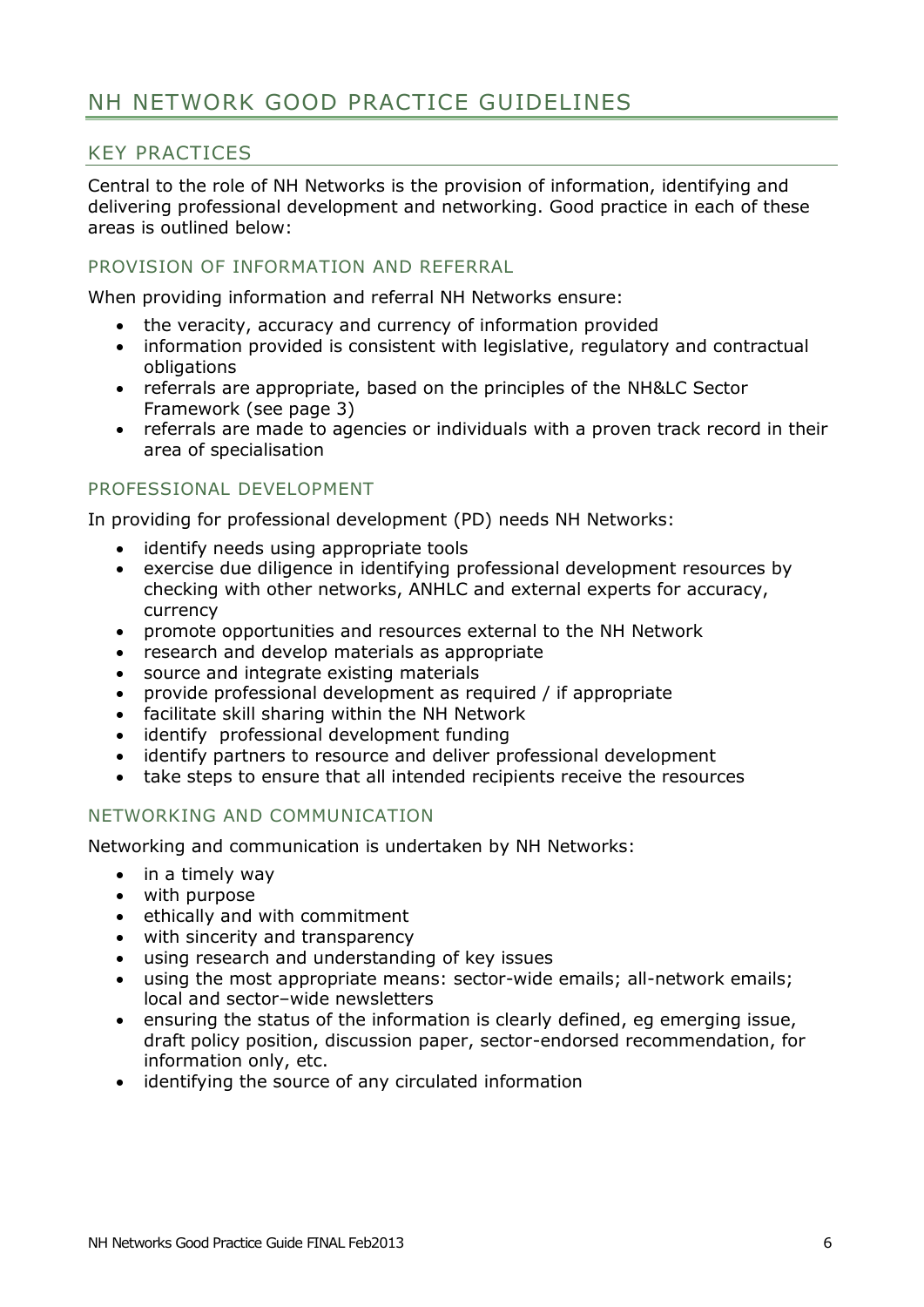# <span id="page-9-0"></span>AREAS OF ACTIVITY AND PRACTICE LEVELS

Neighbourhood House Networks employ these key practices in four areas of activity:

- 1. Support to Members One-to-One or NH Network-wide
- 2. Regional Work with NH&LC Stakeholders
- 3. State-wide work on behalf of NH Network members
- 4. NH Network Organisation Operations

Within each activity area, NH Networks operate in the following practice levels:

- 1. Governance and Management
- 2. Community Development Activity (Operations and Delivery)
- 3. Capacity Building

In conducting this work, NH Networks:

- adopt an ethical approach
- understand and promote the NH community development model (see page 3)
- comply with established NH Network policies and procedures, contractual and legislative requirements
- take a proactive approach to monitoring the wellbeing of Houses
- consider external and internal factors that may impact upon the wellbeing of Neighbourhood Houses
- provide advice using relevant, authorised, up to date sources
- provide advice within the competency range, role and responsibilities of the Network
- protect member Neighbourhood Houses' confidentiality so that information is not inappropriately shared with other Network members
- adopt recognised decision-making processes, such as the NH Networks and ANHLC Decision making Process. (Please refer to the diagram at Appendix 2, page 20.)
- Note: Some NH Networks have developed charters and a formal commitment to standards and practices that ensure accountability, effectiveness and efficiency in the use of public resources. It is considered good practice to have such a document.

The following tables provide Good Practice Standards for each activity area and practice level.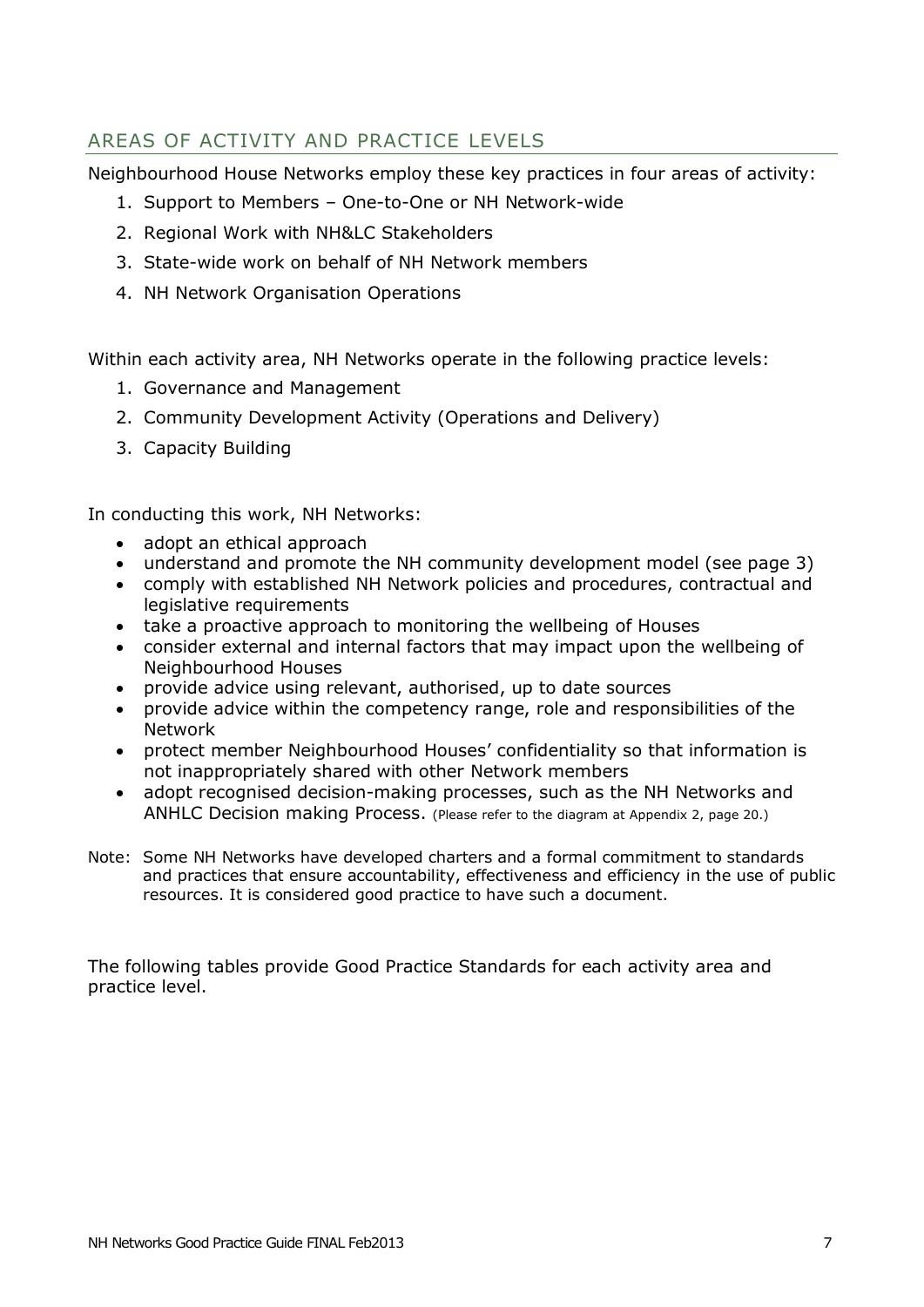# ACTIVITY AREA 1: SUPPORT TO NH NETWORK MEMBERS (ONE-TO-ONE / NH NETWORK-WIDE)

#### ACTIVITY AREA 1 - PRACTICE LEVEL: GOVERNANCE AND MANAGEMENT

<span id="page-10-0"></span>

| <b>EXPECTED OUTCOME</b>                                                     | The NH Network encourages:                                                                                                                                                                                                                                                                                                                                                                                                                                                                                                                                                                                                                                                                                       |
|-----------------------------------------------------------------------------|------------------------------------------------------------------------------------------------------------------------------------------------------------------------------------------------------------------------------------------------------------------------------------------------------------------------------------------------------------------------------------------------------------------------------------------------------------------------------------------------------------------------------------------------------------------------------------------------------------------------------------------------------------------------------------------------------------------|
| Proactive individual support to<br>Committee of Governance<br>(CoG) members | • identification of needs or underlying issues<br>identification of appropriate strategies, professional development and referrals<br>succinct record keeping re facts/issues, policy or process disparities, suggested solutions<br>and identification of appropriate resources<br>confidentiality and an objective perspective<br>utilisation of existing tools and resources<br>engagement with appropriate partners<br>promotion of the strengths of Good Governance<br>investigation of options and alternatives<br>use of sector documents as an underpinning framework<br>focus on best interests of the whole Neighbourhood House, not individuals or its CoG<br>monitoring of changes in CoG membership |
| Proactive induction - CoG<br>members                                        | exploration of existing/required resources within House<br>introduction to the Neighbourhood House sector in line with the NH Sector Framework<br>and NHCP Guidelines<br>clarification of importance of understanding legal obligations<br>establishment of professional development needs of CoG members<br>CoG skills audits<br>whole-of-committee orientation with new committee members<br>provision of resources and models of good practice in community governance<br>discussion and explanation of what the NH Network does and how it works<br>discussion and explanation of the role of the NH Networker                                                                                               |
| Proactive induction -<br>Coordinators/Managers                              | induction of, and mentoring for new coordinators/managers in the areas of governance,<br>management, operations and delivery<br>introduction to the Neighbourhood House sector in line with the NH Sector Framework<br>and NHCP Guidelines<br>clarification of importance of understanding legal obligations<br>establishment of professional development of coordinators/managers<br>discussion and explanation of what the NH Network does and how it works<br>discussion and explanation of the role of the NH Networker                                                                                                                                                                                      |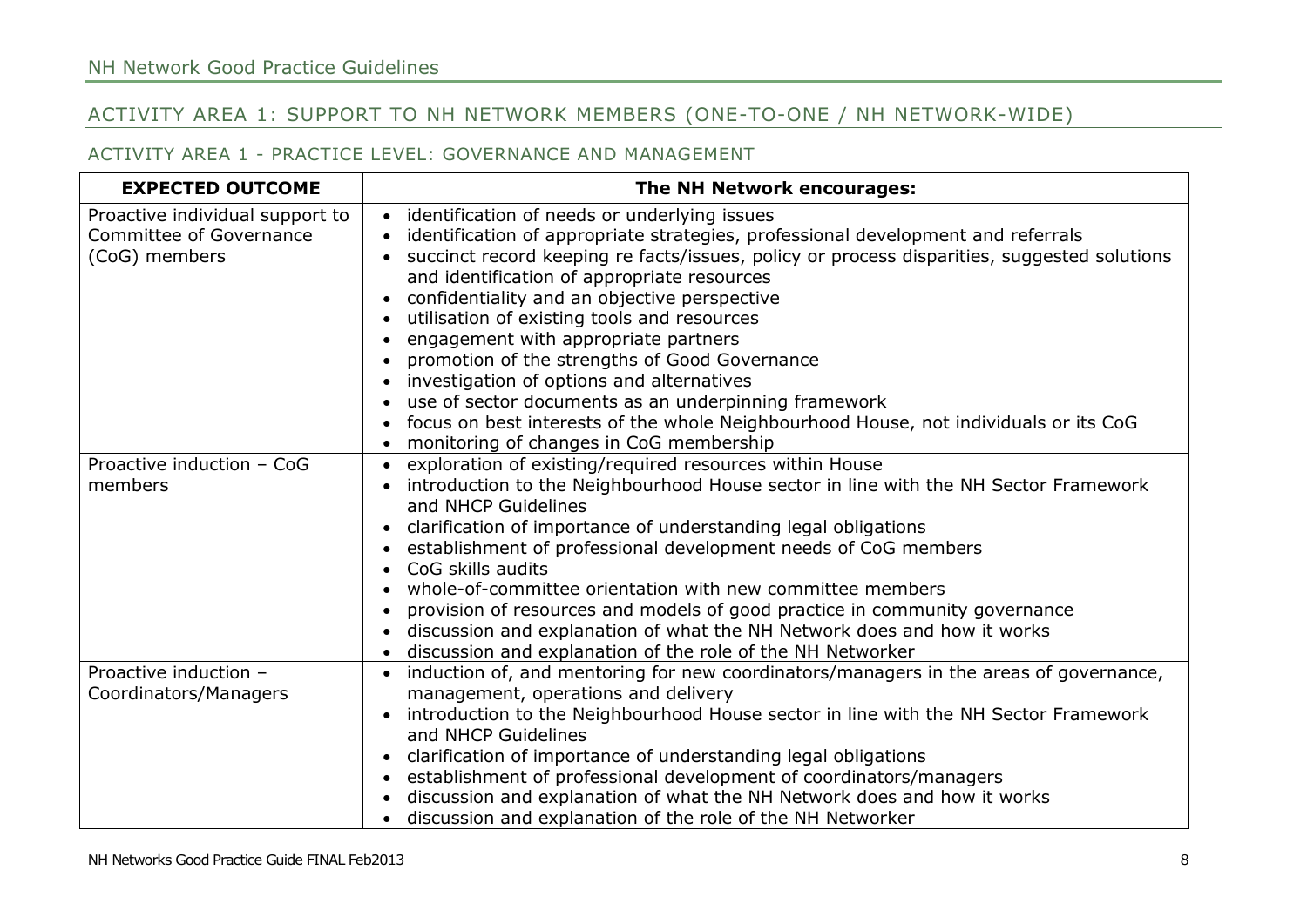| Proactive staff management<br>support & appraisal / review | provision of quality resources and advice on staff recruitment, management,<br>performance appraisal/review, and retention (within the Neighbourhood House<br><b>Community Development Model)</b><br>clarification of legal obligations and accountability<br>participation in performance appraisal/review when invited<br>dispute resolution by referral to appropriate support (i.e. Dispute Settlement Centre of<br>Victoria)<br>NH Network representation on interview selection panels<br>$\bullet$<br>contribution of expertise in community development and ways to employ accordingly                                                                                                                                                                                                    |
|------------------------------------------------------------|---------------------------------------------------------------------------------------------------------------------------------------------------------------------------------------------------------------------------------------------------------------------------------------------------------------------------------------------------------------------------------------------------------------------------------------------------------------------------------------------------------------------------------------------------------------------------------------------------------------------------------------------------------------------------------------------------------------------------------------------------------------------------------------------------|
| Proactive resource<br>development and provision            | identification of gaps in existing policies and procedures and provision of resources<br>accordingly<br>tailoring resources to meet specific needs of Houses<br>sourcing and integration of existing materials<br>quality control by checking with other NH Networks, ANHLC and external experts for<br>accuracy, currency, consistency and relevance with Neighbourhood House sector<br>principles (e.g. Neighbourhood House Good Practice Guide)                                                                                                                                                                                                                                                                                                                                                |
| Proactive planning                                         | needs analyses and planning days by facilitation and provision of resources<br>$\bullet$<br>facilitation of workshops as appropriate<br>establishment of a databank of Neighbourhood House appropriate facilitators                                                                                                                                                                                                                                                                                                                                                                                                                                                                                                                                                                               |
| Proactive referral systems                                 | • research and establishment of appropriate and transparent referral pathways (internal<br>or external)<br>identification and communication of referral policy/procedures (see Neighbourhood House<br>Quality Enhancement & Risk Management Matrix)                                                                                                                                                                                                                                                                                                                                                                                                                                                                                                                                               |
| Proactive trouble-shooting                                 | protection of the interests of the community and the Neighbourhood House sector's<br>reputation<br>regular application of the Quality Enhancement & Risk Management Matrix and<br>Neighbourhood House Good Practice Guide<br>identification of key components of a situation and underlying issues, appropriate<br>strategies and referrals<br>factual documentation of an issue, policy or process gap, and exploration of options,<br>including quality referral<br>compliance with relevant legislation regarding privacy and confidentiality protocols<br>$\bullet$<br>referral of NH Network members to policies & procedures, Constitution, contracts, etc.<br>$\bullet$<br>focus on the best interest of the Neighbourhood House, as determined by its<br>vision/mission/purpose statement |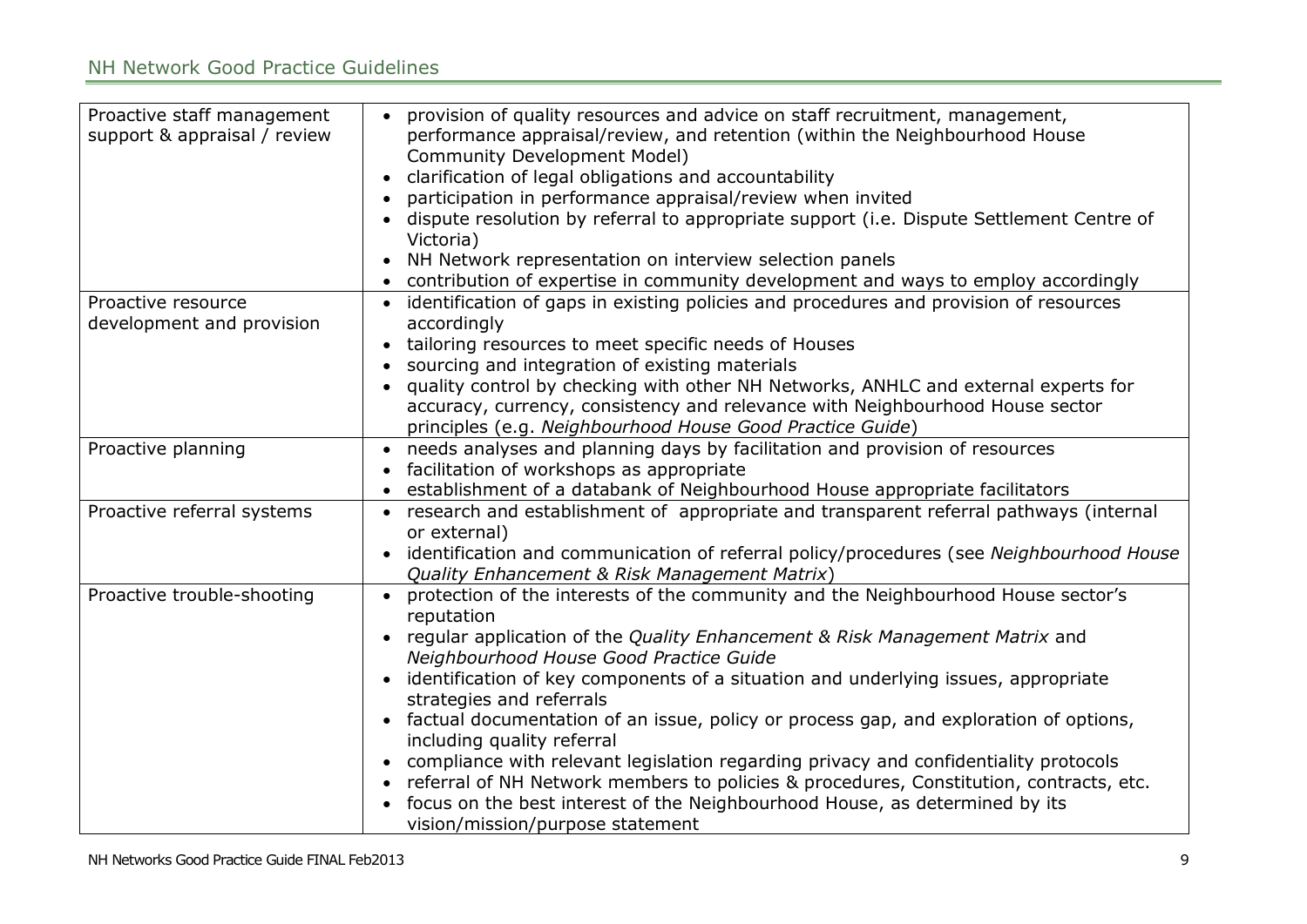# NH Network Good Practice Guidelines

| Proactive links and mentoring | identification and referral of NH Network members to the skills available within the NH<br>Network itself<br>• referral of members to other NH Networks and/or organisations/resources as appropriate<br>facilitation of mentoring relationships within the NH Network and externally as appropriate<br>maintenance of accessible list/database of quality assured resource people |
|-------------------------------|------------------------------------------------------------------------------------------------------------------------------------------------------------------------------------------------------------------------------------------------------------------------------------------------------------------------------------------------------------------------------------|
|-------------------------------|------------------------------------------------------------------------------------------------------------------------------------------------------------------------------------------------------------------------------------------------------------------------------------------------------------------------------------------------------------------------------------|

#### ACTIVITY AREA 1 - PRACTICE LEVEL: COMMUNITY DEVELOPMENT ACTIVITY (OPERATIONS AND DELIVERY)

| <b>EXPECTED OUTCOME</b>                  | The NH Network encourages:                                                                                                           |
|------------------------------------------|--------------------------------------------------------------------------------------------------------------------------------------|
| Proactive partnership<br>development     | • provision of relevant resources and links<br>referral of members to other Houses (within/external to NH Network) that have similar |
|                                          | relationships<br>• referral of members to external sources, e.g. PILCHConnect                                                        |
| Proactive relationship<br>brokerage      | • identification of and linking of parties                                                                                           |
| Proactive identification of<br>resources | linking and promoting NH Network members' talents and capabilities, history, programs<br>and skills                                  |
|                                          | monitoring and informing about funding sources and opportunities                                                                     |
|                                          | canvassing other NH Networks and organisations                                                                                       |
| Proactive planning / needs               | needs analyses by facilitation and provision of resources                                                                            |
| analyses                                 | referral to proven facilitators or consultants                                                                                       |
| Proactive facilitation                   | referral of members to proven facilitators or consultants                                                                            |
|                                          | facilitated planning sessions in accordance with the NH Community Development Model                                                  |

#### ACTIVITY AREA 1 - PRACTICE LEVEL: CAPACITY BUILDING

| <b>EXPECTED OUTCOME</b>                                | The NH Network encourages:                                                                                                                                                                                                                                                            |
|--------------------------------------------------------|---------------------------------------------------------------------------------------------------------------------------------------------------------------------------------------------------------------------------------------------------------------------------------------|
| <b>Proactive NH Sector</b><br>information              | understanding of current NH Sector issues and resources<br>• referral to NH Sector documents<br>• use of NH Network and ANHLC websites, wiki sites, and other ICT resources<br>• continued membership of ANHLC                                                                        |
| Proactive understanding of<br>key issues and documents | provision of basic information and referral to relevant sources of expertise such as<br>ANHLC, relevant Government Departments or LGAs, PILCH etc.<br>support of ANHLC information dissemination process and position, with reference to NH<br>Networks Practice Framework & Protocol |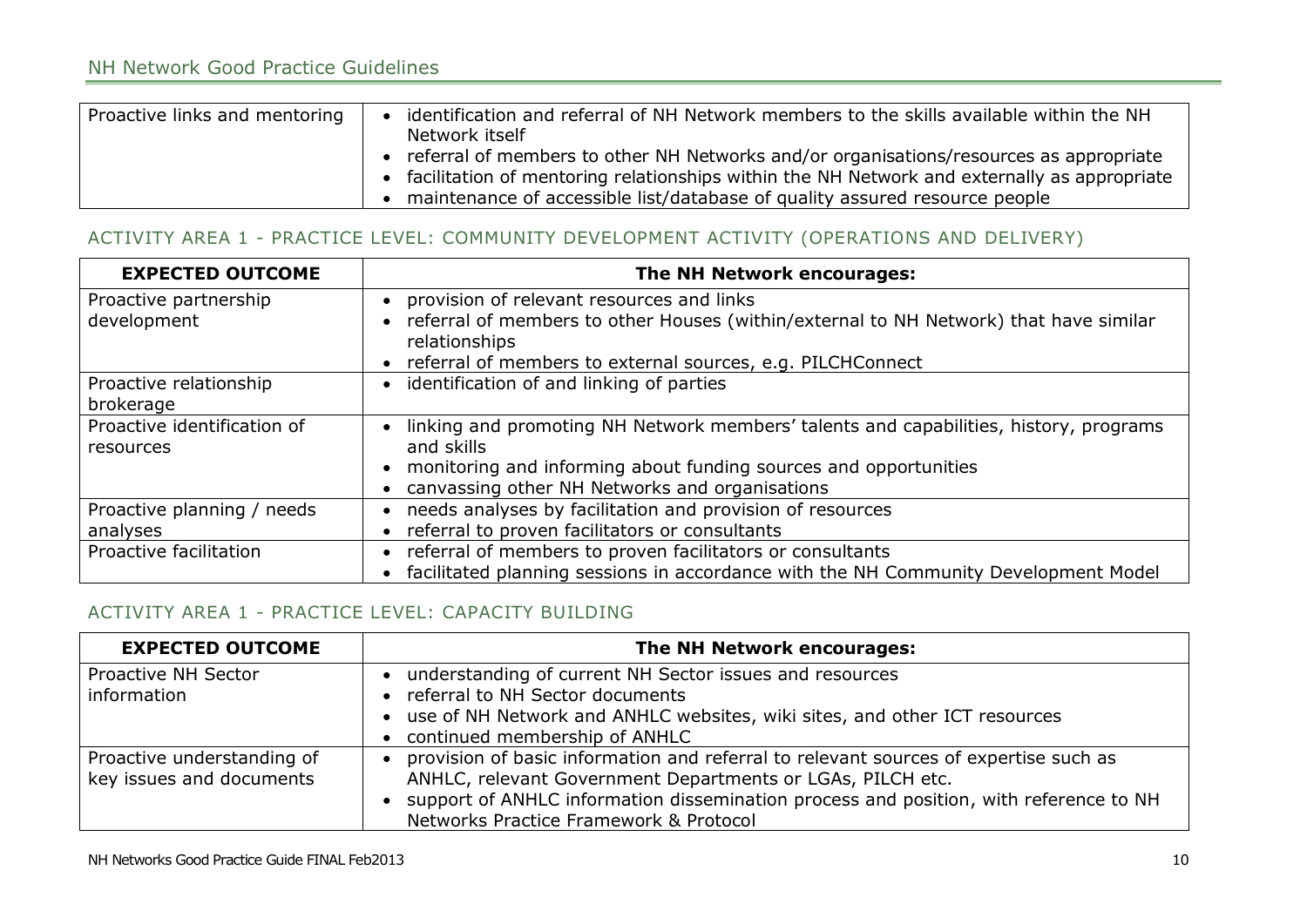| Proactive understanding of<br>strategic alliances /<br>partnerships / relationships | identification of strategic partners and players<br>facilitation of environmental scans $-$ e.g.<br>$\circ$ what makes the House a strategic partner?<br>$\circ$ what their interests may be, potential risks and benefits |
|-------------------------------------------------------------------------------------|----------------------------------------------------------------------------------------------------------------------------------------------------------------------------------------------------------------------------|
|                                                                                     | brokerage and facilitation of connections                                                                                                                                                                                  |

# ACTIVITY AREA 2: REGIONAL WORK WITH NH&LC STAKEHOLDERS

#### ACTIVITY AREA 2 - PRACTICE LEVEL: GOVERNANCE AND MANAGEMENT

| <b>EXPECTED OUTCOME</b>        | The NH Network encourages:                                                           |
|--------------------------------|--------------------------------------------------------------------------------------|
| Proactive resources            | referral to relevant expertise                                                       |
|                                | utilisation of existing resources                                                    |
|                                | • monitoring relevance of existing resources                                         |
|                                | • identification of gaps                                                             |
|                                | provision of professional development and education to Neighbourhood Houses and CoGs |
| Proactive Network operations / | circulation of NH Network manual to all Houses and Committees of Governance (CoGs)   |
| procedures / information       | regular updating of NH Network manual                                                |
| manual                         | distribution of other relevant information to NH Network members as appropriate      |

## ACTIVITY AREA 2 - PRACTICE LEVEL: COMMUNITY DEVELOPMENT ACTIVITY (OPERATIONS AND DELIVERY)

<span id="page-13-0"></span>

| <b>EXPECTED OUTCOME</b>        | The NH Network encourages:                                              |
|--------------------------------|-------------------------------------------------------------------------|
| Proactive adult community      | distribution of ACFE information to Network members as appropriate      |
| education procedures           | keeping abreast of current policies, projects and practice via ANHLC    |
|                                | attendance at regional forums as appropriate                            |
|                                | maintenance of relationships with ACFE Regional Council / office        |
| Proactive childcare procedures | distribution of information to NH Network members as appropriate        |
|                                | keeping abreast of current regulations, policies and practice via ANHLC |
|                                | maintenance of relationships with DEECD regional teams / office         |
| Proactive DHS relationship     | liaison with DHS in preparing NH Network grant submissions              |
|                                | • distribution of information to NH Network members as appropriate      |
|                                | keeping abreast of current regulations, policies and practice via ANHLC |
|                                | • attendance at regional forums as appropriate                          |
|                                | maintenance of relationships with DHS Local Connections teams / office  |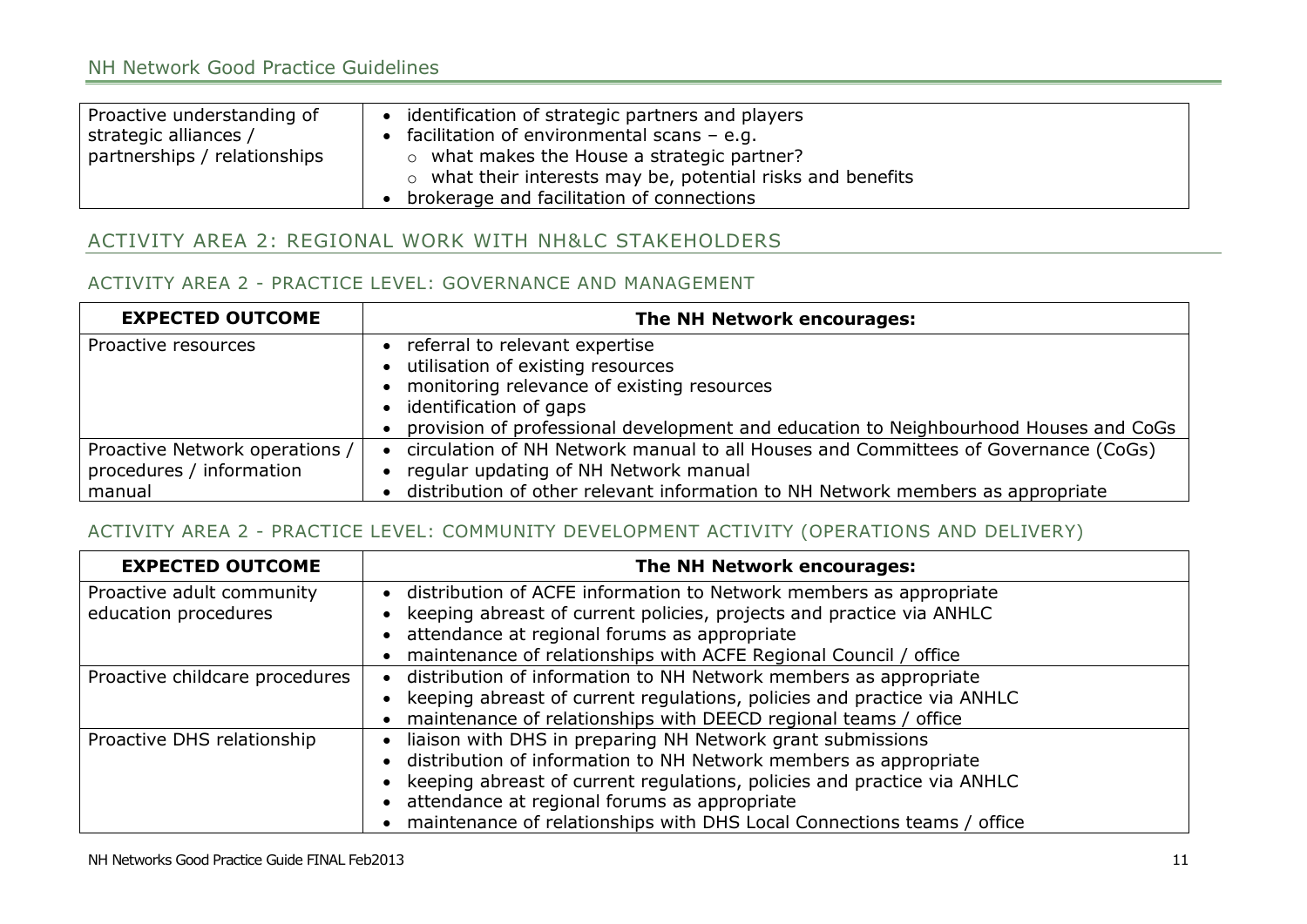| Proactive LGAs relationship | liaison with LGAs at councillor and officer level<br>$\bullet$<br>• Houses to develop relationship with their LGA<br>• NH Network-wide engagement with LGAs regarding regional planning and community<br>development<br>• representation of NH sector to local government<br>• distribution of information to NH Network members as appropriate<br>• keeping abreast of current regulations, by-laws, policies and practice via ANHLC<br>• attendance at regional forums as appropriate<br>partnerships with local government to support Neighbourhood Houses<br>engagement in broader LGA planning framework for NH Networks |
|-----------------------------|-------------------------------------------------------------------------------------------------------------------------------------------------------------------------------------------------------------------------------------------------------------------------------------------------------------------------------------------------------------------------------------------------------------------------------------------------------------------------------------------------------------------------------------------------------------------------------------------------------------------------------|
|-----------------------------|-------------------------------------------------------------------------------------------------------------------------------------------------------------------------------------------------------------------------------------------------------------------------------------------------------------------------------------------------------------------------------------------------------------------------------------------------------------------------------------------------------------------------------------------------------------------------------------------------------------------------------|

## ACTIVITY AREA 2 - PRACTICE LEVEL: CAPACITY BUILDING

| <b>EXPECTED OUTCOME</b>         | The NH Network encourages:                                                                 |
|---------------------------------|--------------------------------------------------------------------------------------------|
| Proactive NH Network            | • use of technology and other practical ways to connect people                             |
| meetings / activities           | • NH Network Chairpersons' forums as appropriate                                           |
|                                 | • NH Network Committee of Governance members' forums as appropriate                        |
|                                 | • NH Network Treasurers' / financial officers' / book keepers' forums as appropriate       |
|                                 | • NH Network Coordinators' forums as appropriate                                           |
|                                 | • celebrating success / achievements                                                       |
|                                 | • embracing, maximising and promoting the skills and knowledge that exist within the NH    |
|                                 | <b>Network</b>                                                                             |
| Proactive liaison with local    | • NH Networker support for Houses to form / strengthen local government relationships      |
| councils                        | • individual Houses to cultivate relationships with their Local Government Authority (LGA) |
| Proactive relationship building | development of relationships with relevant decision-makers at regional / local levels      |
|                                 | participation in regional planning and service delivery as appropriate                     |
|                                 | relationship building within the NH Network                                                |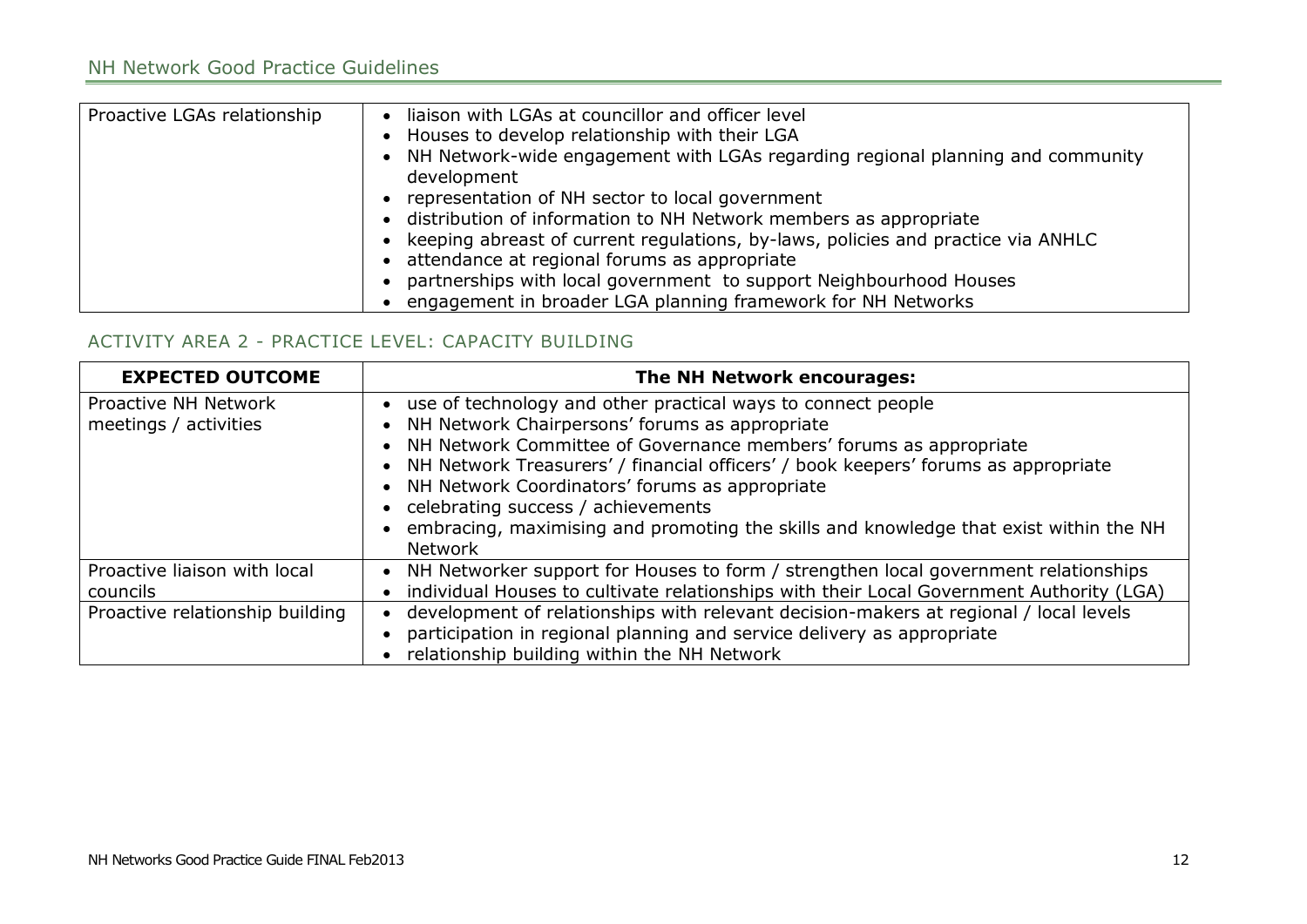# ACTIVITY AREA 3: STATE-WIDE REPRESENTATION ON BEHALF OF NH NETWORK MEMBERS

#### ACTIVITY AREA 3 - PRACTICE LEVEL: GOVERNANCE AND MANAGEMENT

| <b>EXPECTED OUTCOME</b>                                               | The NH Network encourages:                                                                                                                                                                                                                                                                                                                                                                                                                                                                                                                                                                                                                                                  |
|-----------------------------------------------------------------------|-----------------------------------------------------------------------------------------------------------------------------------------------------------------------------------------------------------------------------------------------------------------------------------------------------------------------------------------------------------------------------------------------------------------------------------------------------------------------------------------------------------------------------------------------------------------------------------------------------------------------------------------------------------------------------|
| Proactive development and<br>promotion of new / existing<br>resources | • identification of resource gaps<br>contribution to "central store" of documents / repository<br>identification of funding opportunities to develop resources<br>sharing of information between NH Networks, their members and ANHLC to ensure<br>resources are showcased, promoted and not duplicated<br>• showcasing resources from other NH Networks at NH Network meetings<br>showcasing resources at the ANHLC Conference<br>resources developed are of a high standard and made available (where possible) for<br>distribution on a state wide basis<br>• resources that can be made available through the ANHLC web site are presented in a<br>user friendly format |
| Proactive sustainability of<br><b>Houses</b>                          | • agenda items of state-wide significance for discussion at Combined NH Networks<br>meetings<br>• identification of 'best financial practice'<br>participation in state-wide government / ANHLC working groups                                                                                                                                                                                                                                                                                                                                                                                                                                                              |

#### <span id="page-15-0"></span>ACTIVITY AREA 3 - PRACTICE LEVEL: COMMUNITY DEVELOPMENT ACTIVITY (OPERATIONS AND DELIVERY)

| <b>EXPECTED OUTCOME</b>                                       | The NH Network encourages:                                                                                                                                                                                                                                                                                                                                                                                                         |
|---------------------------------------------------------------|------------------------------------------------------------------------------------------------------------------------------------------------------------------------------------------------------------------------------------------------------------------------------------------------------------------------------------------------------------------------------------------------------------------------------------|
| Proactive promotion of good<br>practice from across the State | showcasing new ideas / materials through email and/or presentations at Network<br>meetings<br>participation in annual ANHLC and Brainfood conferences<br>attendance at and reporting back to the Combined NH Network meetings on ANHLC,<br>Brainfood, ACE Vic, ALA, ACFE and other relevant conferences / professional<br>development opportunities<br>representation of the sector in accordance with ANHLC quidelines / position |
| Proactive regular DHS                                         | participation in Neighbourhood House Common Interest Group (NHCIG) meetings                                                                                                                                                                                                                                                                                                                                                        |
| meetings                                                      | taking an active role in NHCIG working groups                                                                                                                                                                                                                                                                                                                                                                                      |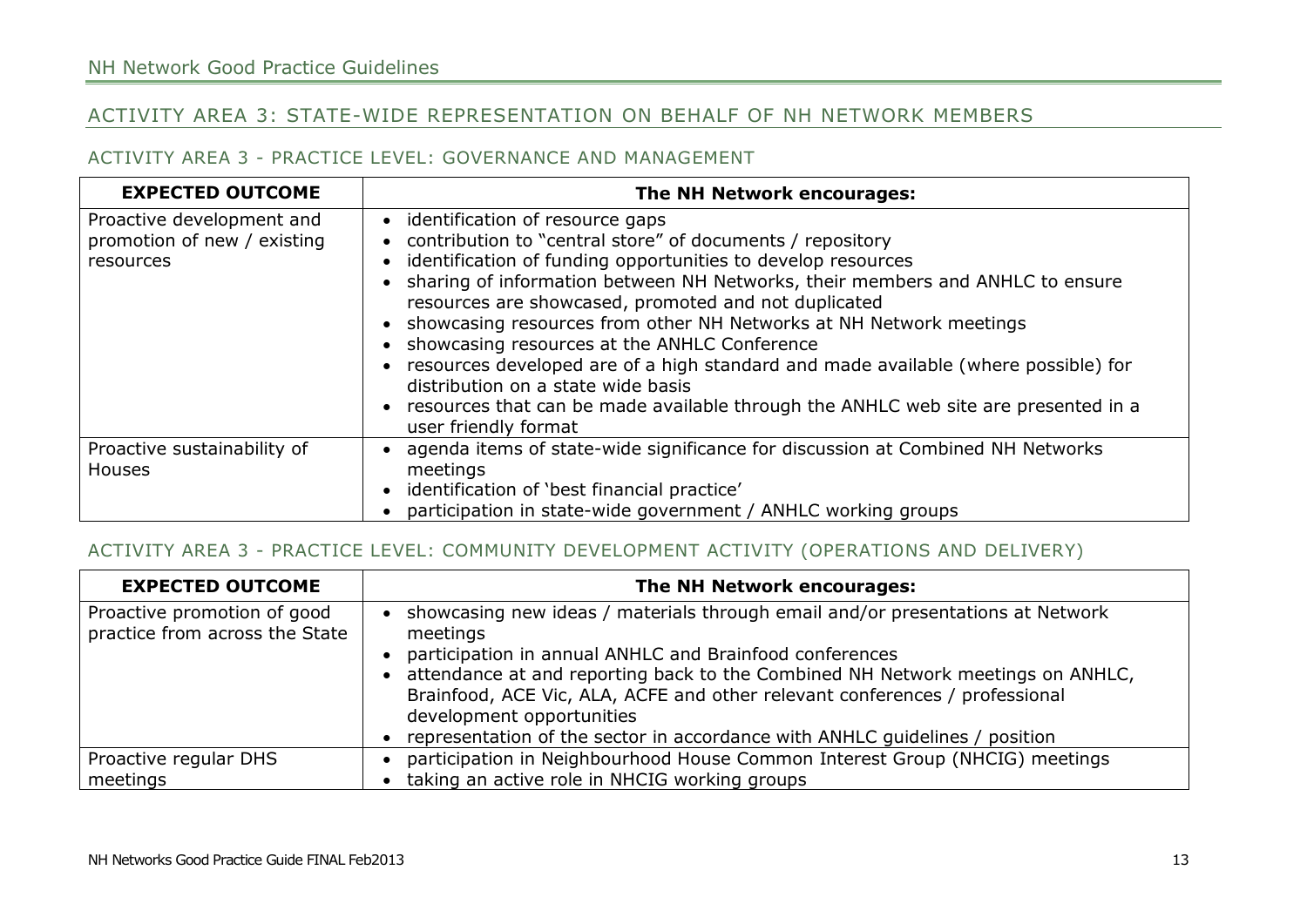#### ACTIVITY AREA 3 - PRACTICE LEVEL: CAPACITY BUILDING

| <b>EXPECTED OUTCOME</b>                                          | The NH Network encourages:                                                                                                                                                                                                                                                                                                                                                                                                                                                                                                                                                                                                                                                                                          |
|------------------------------------------------------------------|---------------------------------------------------------------------------------------------------------------------------------------------------------------------------------------------------------------------------------------------------------------------------------------------------------------------------------------------------------------------------------------------------------------------------------------------------------------------------------------------------------------------------------------------------------------------------------------------------------------------------------------------------------------------------------------------------------------------|
| Proactive participation in<br>surveys / data collection          | • reminders and support for NH Network members to complete the annual ANHLC<br>membership survey                                                                                                                                                                                                                                                                                                                                                                                                                                                                                                                                                                                                                    |
|                                                                  | NH Network / NH Network members' participation in state-wide projects and initiatives                                                                                                                                                                                                                                                                                                                                                                                                                                                                                                                                                                                                                               |
| Proactive ANHLC working<br>groups                                | regular participation as active members<br>$\bullet$<br>participation as mailing list members                                                                                                                                                                                                                                                                                                                                                                                                                                                                                                                                                                                                                       |
| Proactive political campaigning                                  | support for political campaigns with informed understanding of the campaign<br>support NH Network members to have an informed understanding of the campaign<br>support NH Network members to campaign<br>organise letters and visits on behalf of the NH Network where appropriate<br>ensuring any campaign activities are coordinated with ANHLC to maximise effectiveness<br>and minimise risk                                                                                                                                                                                                                                                                                                                    |
| Proactive regular Combined<br>NH Networks meetings               | regular participation in Combined NH Networks meetings to share and exchange info<br>$\bullet$<br>identifying emerging/current issues<br>contribution to agenda items, discussion and decision making<br>presentation/ representation of the interests of the NH Network at Combined NH<br>Networks meeting<br>collaboration for the greater good                                                                                                                                                                                                                                                                                                                                                                   |
| Proactive ANHLC newsletter /<br>website input                    | contribution of information to the ANHLC News newsletter & e-bulletin<br>promotion of the ANHLC newsletter, website and e bulletin                                                                                                                                                                                                                                                                                                                                                                                                                                                                                                                                                                                  |
| Proactive NH sector<br>professional development and<br>resources | development of high standard relevant resources for state-wide availability (e.g. via<br>ANHLC website) in user-friendly format<br>presentation of / participation in relevant professional development activities by ANHLC<br>attendance at and feedback on other relevant workshops external to the sector, e.g.<br>VCOSS, iTaNGO, PILCH Connect, Jobs Australia, VMIA<br>delivery of workshops by members at ANHLC and other professional conferences<br>delivery of workshops to colleagues at Combined NH Network in-service activities<br>sharing of existing / new professional development resources<br>appropriate support and skills development opportunities for new / existing NH<br><b>Networkers</b> |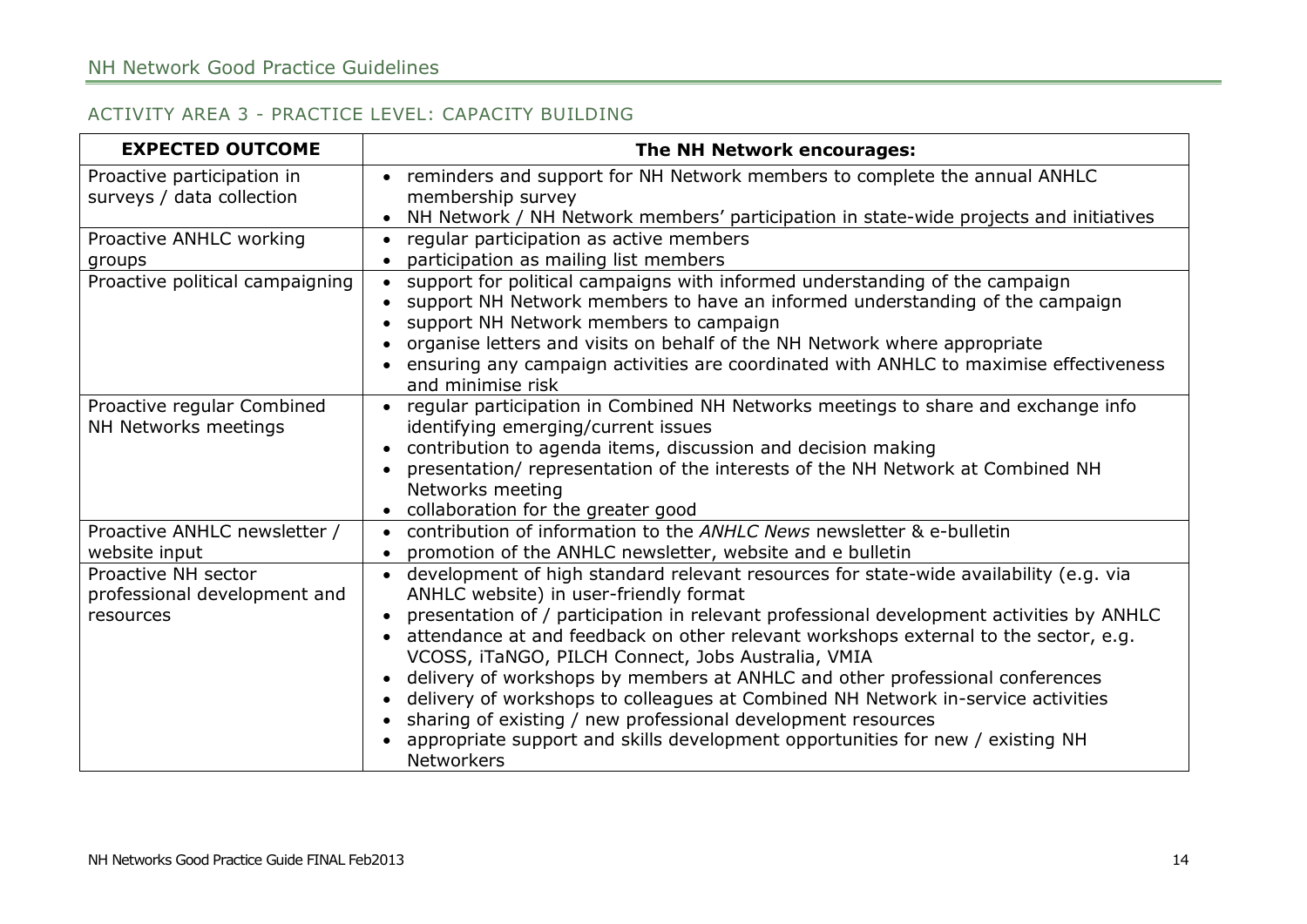# ACTIVITY AREA 4: NETWORK ORGANISATION OPERATIONS

#### ACTIVITY AREA 4 - PRACTICE LEVEL: GOVERNANCE AND MANAGEMENT

<span id="page-17-0"></span>

| <b>EXPECTED OUTCOME</b>                                 | The NH Network encourages:                                                                                                                                                                                                                                                                                                                                                                                                                                                                                                                                                                                                                                                                                                                                |
|---------------------------------------------------------|-----------------------------------------------------------------------------------------------------------------------------------------------------------------------------------------------------------------------------------------------------------------------------------------------------------------------------------------------------------------------------------------------------------------------------------------------------------------------------------------------------------------------------------------------------------------------------------------------------------------------------------------------------------------------------------------------------------------------------------------------------------|
| Proactive NH Network<br>Governance                      | provision of responsible and ethical stewardship for the organisation<br>annual review and skills audit of the NH Network Committee of Governance (CoG)<br>development, review and implementation of:<br>policies relevant to the operation of the Network governance, management,<br>operations and delivery of activities; and,<br>ii. policies and practices that keep the NH Network relevant to the needs of its members<br>compliance by the Network with all relevant legislative, statutory and contractual<br>requirements and its own Constitution<br>facilitation of and contribution to development of the NH Network's Strategic Plan<br>provision of relevant, accurate and timely information to the NH Network Committee of<br>Governance |
| Proactive management of<br>Network finances             | responsible and ethical management of NH Network finances<br>support of the NH Network Treasurer and/or finance worker in their role/s<br>development and implementation of NH Network policies and financial risk management<br>systems that are adhered to                                                                                                                                                                                                                                                                                                                                                                                                                                                                                              |
| Proactive administration of<br><b>Network</b>           | • maintenance of appropriate files and office systems<br>maintenance of records in accordance with legislative requirements<br>maintenance of good office systems in order to protect sensitive, confidential and<br>important documents and communications                                                                                                                                                                                                                                                                                                                                                                                                                                                                                               |
| Proactive compliance and<br>liaison with funding bodies | compliance with guidelines and conditions of contracts as determined by NH Network<br>funding bodies<br>liaison with funding body representatives to support compliance<br>$\bullet$<br>NH Network representation at forums, discussions and consultations relevant to NH<br>Network funding                                                                                                                                                                                                                                                                                                                                                                                                                                                              |
| Proactive representation /<br>liaison                   | • official representation of the NH Network at activities identified as a priority by the NH<br><b>Network</b><br>reporting back to NH Network                                                                                                                                                                                                                                                                                                                                                                                                                                                                                                                                                                                                            |
| Proactive organisational legal<br>compliance            | management of compliance with requirements of the Associations Incorporation Reform<br>Act 2012 Victoria                                                                                                                                                                                                                                                                                                                                                                                                                                                                                                                                                                                                                                                  |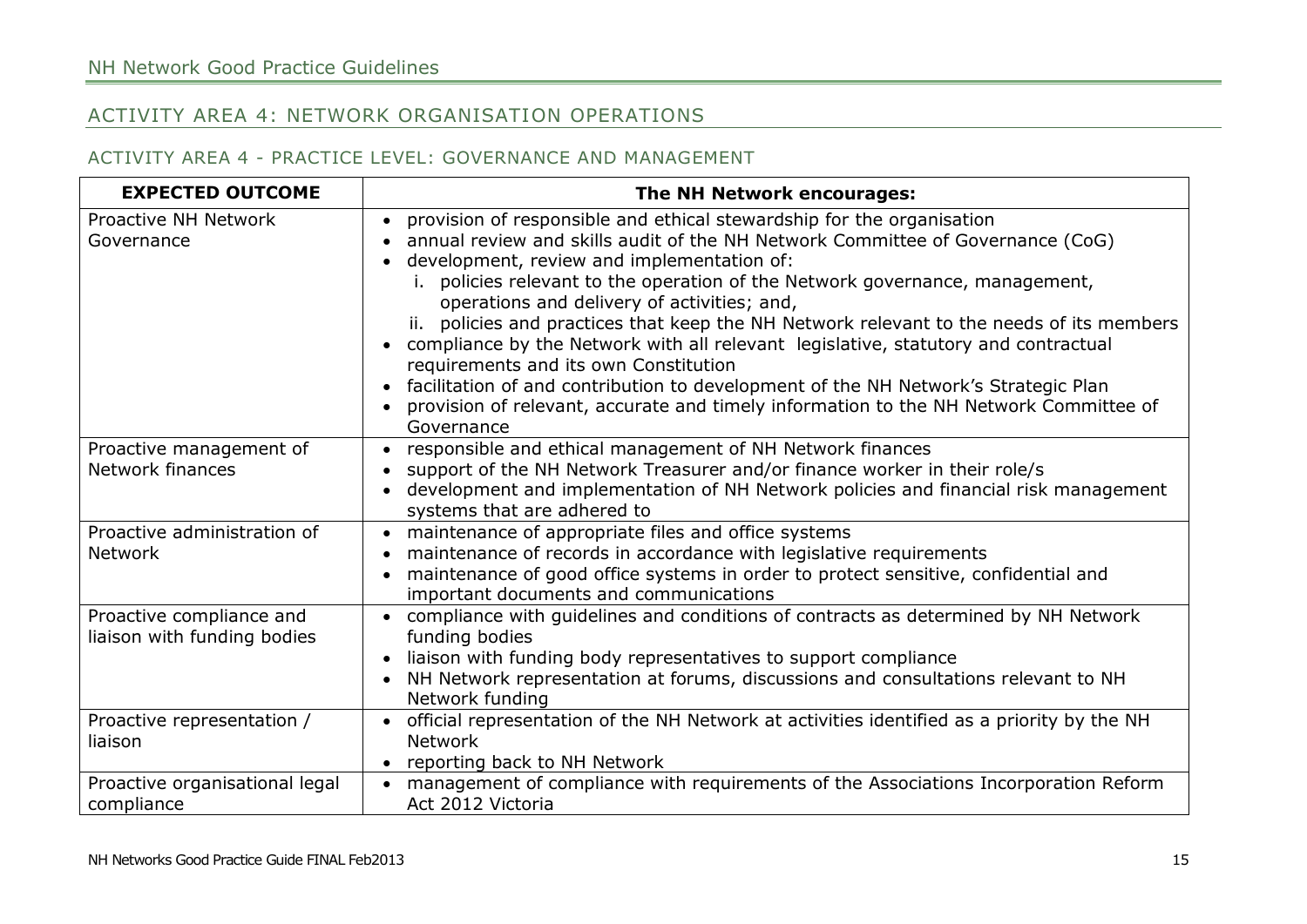# NH Network Good Practice Guidelines

| Proactive Human Resources<br>management  | management of the human resources of the NH Network (including paid staff, volunteers<br>and committee) in an ethical and responsible manner<br>• the use of transparent employment processes<br>compliance with employer legal obligations |
|------------------------------------------|---------------------------------------------------------------------------------------------------------------------------------------------------------------------------------------------------------------------------------------------|
| Proactive recognition of<br>achievements | celebration of NH Network achievements                                                                                                                                                                                                      |

#### ACTIVITY AREA 4 - PRACTICE LEVEL: COMMUNITY DEVELOPMENT ACTIVITY (OPERATIONS AND DELIVERY)

| <b>EXPECTED OUTCOME</b>                                                    | The NH Network encourages:                                                                                                                                                                                                                                                                                                                                                                                                                  |
|----------------------------------------------------------------------------|---------------------------------------------------------------------------------------------------------------------------------------------------------------------------------------------------------------------------------------------------------------------------------------------------------------------------------------------------------------------------------------------------------------------------------------------|
| Proactive NH Network<br>planning, evaluation and<br>continuous improvement | • development and facilitation of NH Network planning and evaluation processes<br>• collection and contribution of relevant information and statistics<br>• contribution to and participation in continuous improvement practices<br>• use of reflective practices<br>• contribution to and participation in NH Network evaluations or reviews<br>• feedback from members and other stakeholders<br>• benchmarking against sector standards |
| Proactive NH Network                                                       | promotion of the Network (internal and external)                                                                                                                                                                                                                                                                                                                                                                                            |
| promotion                                                                  | preparation/distribution of Media Releases in line with current sector policy directions                                                                                                                                                                                                                                                                                                                                                    |
|                                                                            | use of current promotional material                                                                                                                                                                                                                                                                                                                                                                                                         |

#### ACTIVITY AREA 4 - PRACTICE LEVEL: CAPACITY BUILDING

| <b>EXPECTED OUTCOME</b>                | The NH Network encourages:                                                                                                                                                                                   |
|----------------------------------------|--------------------------------------------------------------------------------------------------------------------------------------------------------------------------------------------------------------|
| Proactive NH Network<br>sustainability | succession planning for NH Network Committee of Governance (CoG) and staffing<br>provision of professional development, and development of professional development<br>resources<br>NH Network wide projects |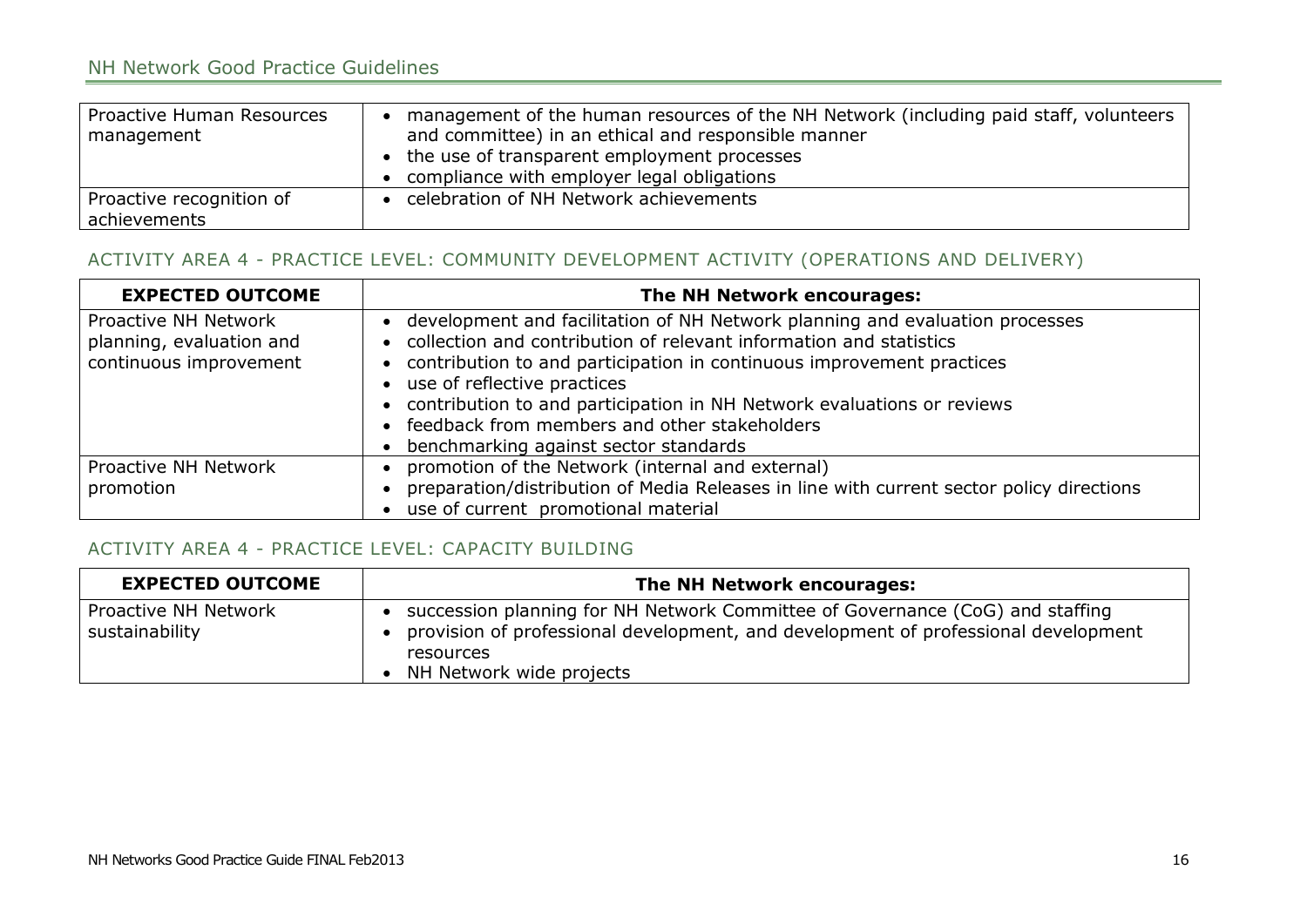# <span id="page-19-0"></span>BIBLIOGRAPHY/REFERENCES:

#### KEY NH SECTOR RESOURCES & GUIDES

#### **Neighbourhood House Coordination Program 2012-2015, DHS, Victoria 2012**

NHCP guidelines and NH sector information guide.



#### **Sector Framework, ANHLC, March 2003**

Describes the vision, philosophy, principles, & practice of the NH&LC sector in Victoria. Developed using the

 $\bullet$  RMIT

sector community development practice.



#### **NH Networks - an information resource updated regularly**

A reference booklet that briefly profiles each of the 16 Neighbourhood House and Learning Centre Networks and broadly outlines the network style of practice includes maps (available for download on the ANHLC website www.anhlc.asn.au)

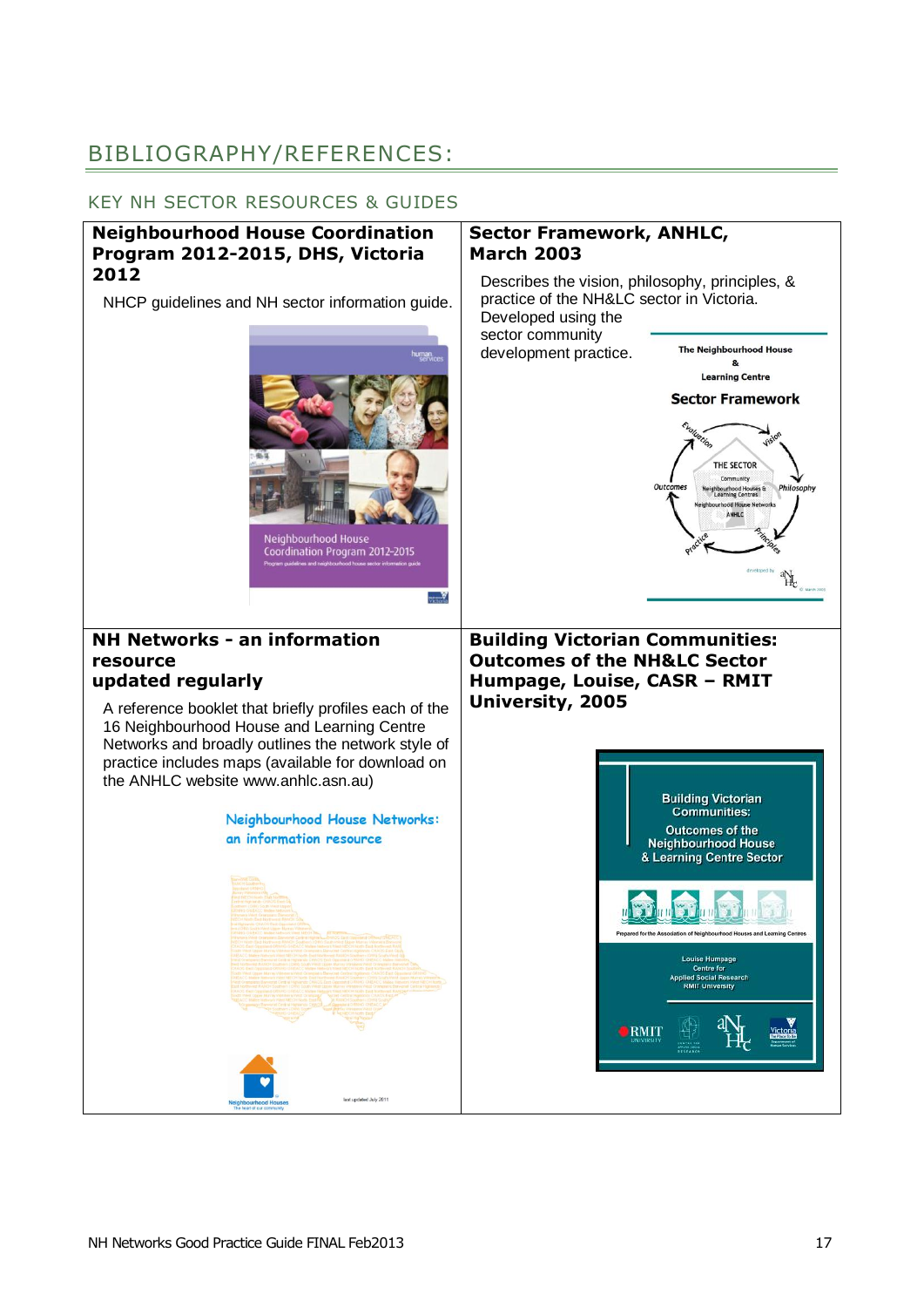### OTHER RESEARCH & RESOURCES

- o *NH Good Practice Guide (previously Quality Houses), ANHLC, revised 2012*
- o *Report on Combined Networks and ANHLC Meeting and Workshop, 15-16 September, 2009, ANHLC, 2009*
- o *Strengthening local communities: an overview of research examining the benefits of Neighbourhood Houses, DPCD, July 2005*
- o *Guide to Creating a Financial Systems & Procedures Manual, ANHLC January 2007*
- o *Navigating the Maze: Understanding & Managing Accountability & Compliance, ANHLC December 2007*
- o *Ways of Working & Learning Together: a guide for NHs&LCs, ANHLC June 2006*
- o *Moving in Together: a co-location guide for NHs&LCs, September 2008*
- o *Building Communities Together: a practical guide to creating & sustaining partnership for NHs & Local Government, October 2005*

#### NH NETWORK, ANHLC & DHS PROTOCOL DOCUMENTS

- o *Neighbourhood House Networks Meeting Descriptions, May 2009 One page brief describing each meeting NH Networks attend*
- o *Regional Neighbourhood House Networks Practice Framework and Protocol, September 2008 A description of NH Network Practice that supports NH Networks to work in an agreed, united approach whilst maintaining responsiveness to unique local circumstances. It provides a guide for communication, accountability and decision-making between NH Networks, their members and ANHLC*
- o *PROTOCOL: ANHLC Board & Combined Regional NH Networks Joint Meetings, November 2008 To guide the processes and outcomes of the joint meetings and provide a framework for working collectively.*
- o *Neighbourhood House Common Interest Group (NHCIG) Meetings Terms of Reference, October 2009*

*To establish a common understanding and statement of intent to work collaboratively with an agreed governance and decision making structure for the joint Neighbourhood House Networks and DPCD Regional Teams biennial meetings.*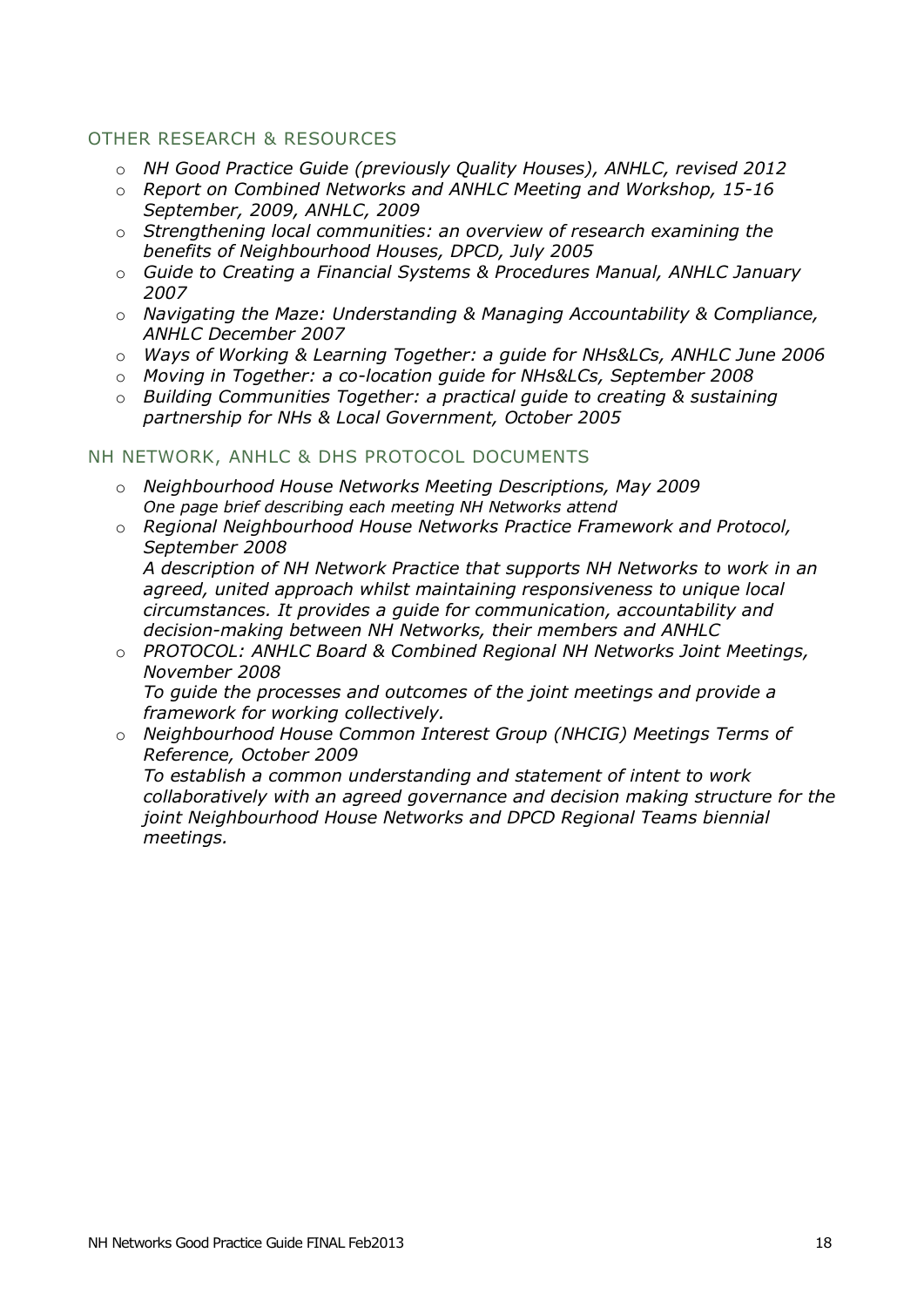# <span id="page-21-0"></span>APPENDICES

# <span id="page-21-1"></span>1. EXAMPLE NH NETWORK GOOD PRACTICE MECHANISMS

#### SUPPORT TO NH NETWORK MEMBERS – ONE-TO-ONE OR NH NETWORK-WIDE

- provision of resources and links
- referral to other Neighbourhood Houses that have specific expertise
- referral to external resources and organisations
- monitoring and informing about funding sources and opportunities
- identification of and linking of potential partners
- assisting with needs analyses by facilitation and provision of resources
- referral to proven facilitators or consultants
- facilitate access to professional development by sourcing facilitators or referral to external professional development
- provide guest speakers at NH Network meetings
- provision of support, resources and professional development to member Houses as appropriate
- leading by example

#### REGIONAL WORK WITH NH&LC STAKEHOLDERS

- linking and promoting NH Network members' talents and capabilities, history, programs and skills
- attendance at regional meetings with stakeholders
- representation of the NH sector (in accordance with NH Sector protocols and decision making process – see page 20)

#### STATE-WIDE WORK ON BEHALF OF MEMBERS

- facilitation of cross NH Networks professional development sessions share resources across state
- sharing of skills and expertise of NH Networkers NH Networker acts as a conduit, sounding board or mentor
- delivering workshops at ANHLC and other professional conferences
- delivering workshops to colleagues at NH Network in-services
- offering support to new and existing NH Networkers
- sharing resources

#### NETWORK ORGANISATION OPERATIONS

- regular NH Network meetings
- regular NH Network Committee of Governance meetings
- facilitated planning sessions
- participation in relevant professional development to keep up to date with changes, trends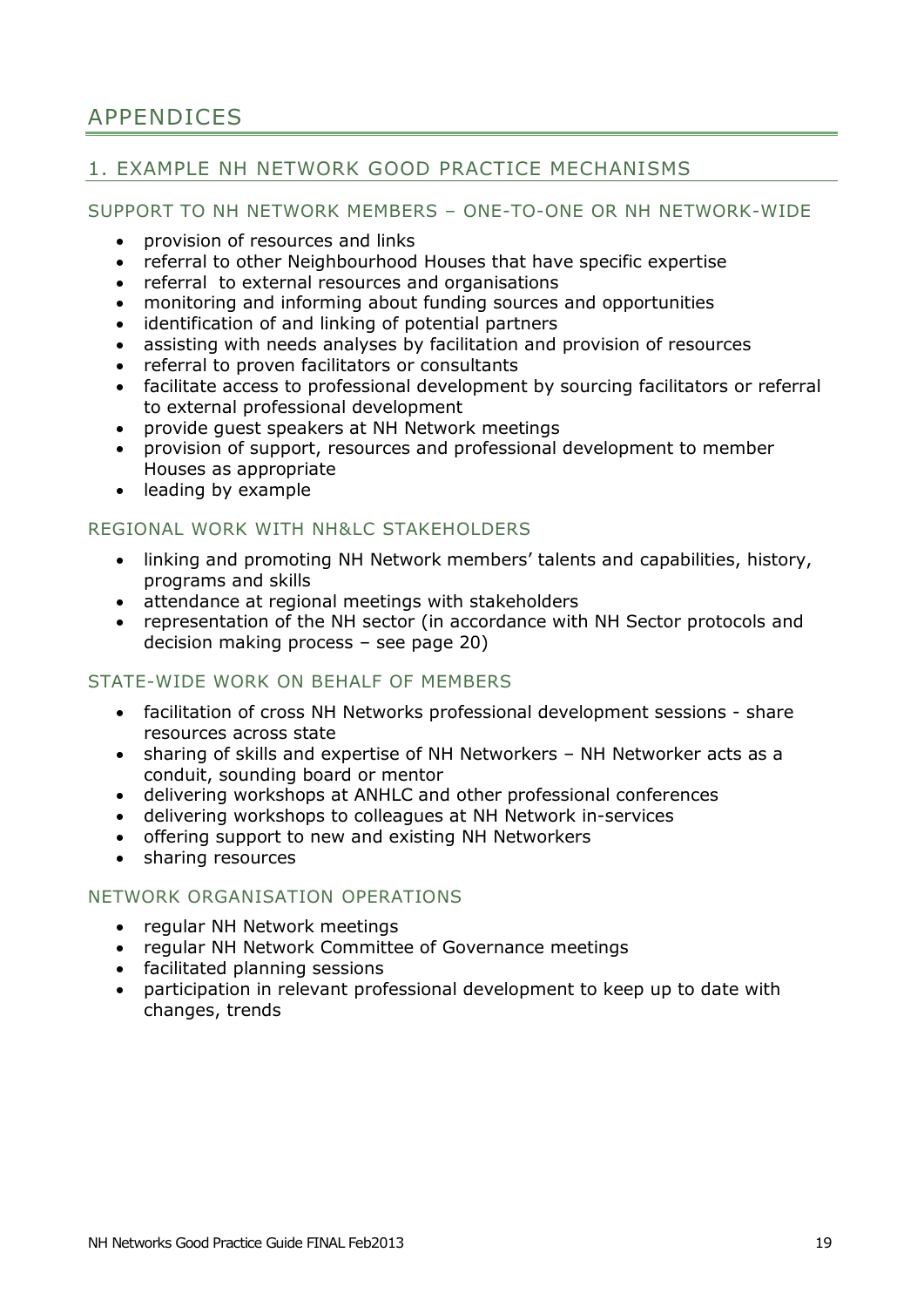## <span id="page-22-0"></span>2. NH&LCS, NH NETWORKS AND ANHLC DECISION-MAKING PROCESS<sup>10</sup>

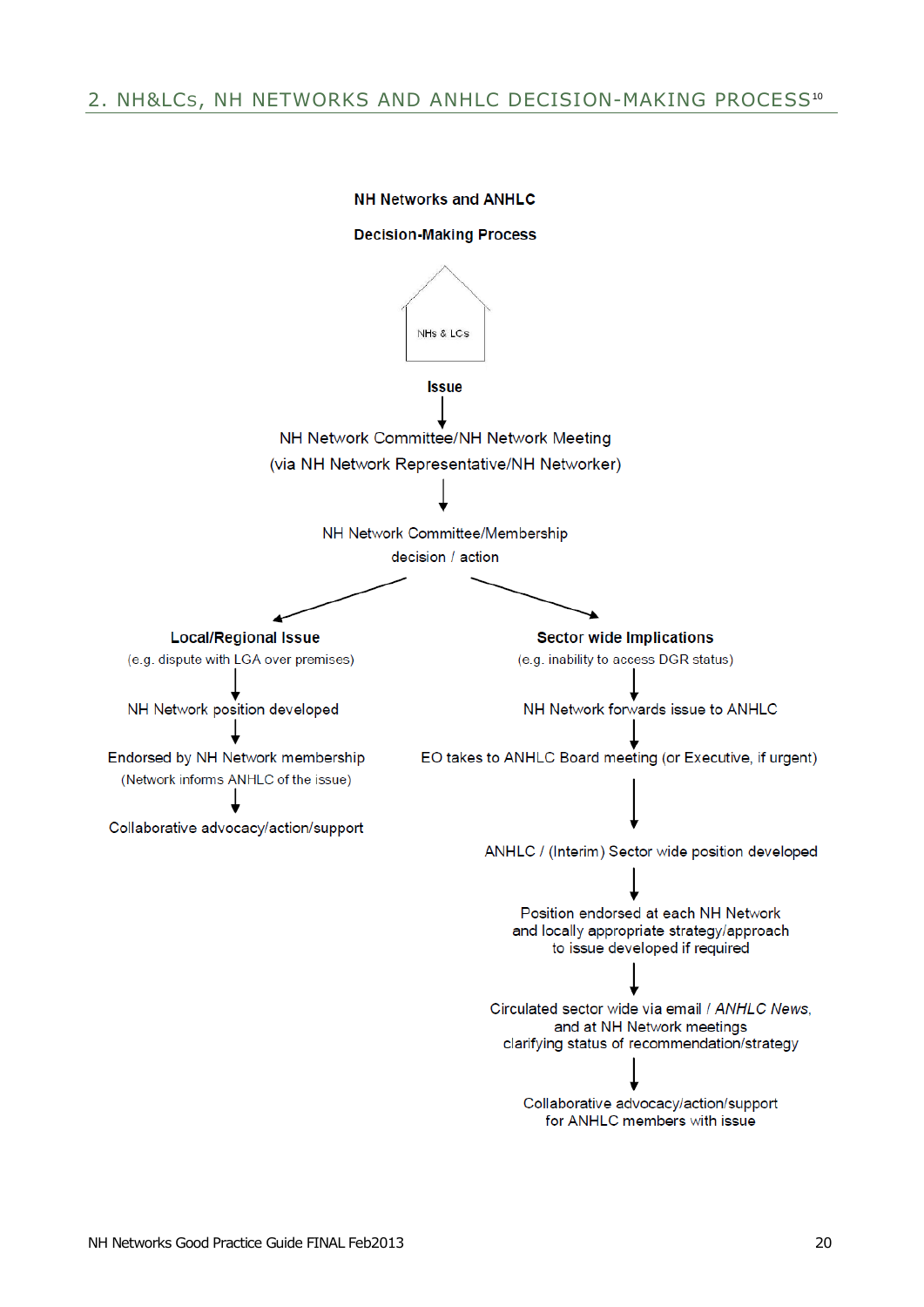## <span id="page-23-0"></span>3. GLOSSARY OF TERMS

**Advisory Committee** - a community-based committee or reference group independent of the auspice body responsible for overseeing the neighbourhood house program and the functions of the house.<sup>11</sup>

**Auspice Body** - an agency that takes on legal and financial responsibilities for another organisation (such as a Neighbourhood House) in situations where it is not viable for an incorporated locally based Committee of Governance to be formed or when an existing Committee of Governance dissolves or ceases to be incorporated, or chooses to operate under the auspice of another organisation.<sup>12</sup>

**Benchmark/benchmarking** - a process of comparing one's business processes and performance metrics to industry best and/or best practices from other industries.

**Capacity building** - a process of building capabilities in individuals, groups, institutions, organisations and societies at the local, national and international level.

**Clusters -** may provide opportunities to share expertise and management, coordination and service delivery or other specific purposes. Neighbourhood Houses maintain their existing committees and coordinators but develop agreements (either formal or informal) to work together for specific purposes. These could include:

- purchasing legal and financial expertise
- joint submission/tendering for funding initiatives (where a larger auspice is more likely to be successful in the process); and
- purchasing administrative support to help meet accountability requirements.

**Community** – people from the same geographic location (a locality, town or suburb) and/or people with common needs (e.g. people with a disability, Indigenous Australians).

**Community Development** – a process in which people within an identified community, participate to increase their life opportunities, choices and skills. The process involves the active participation and fullest possible reliance on the initiative of the members of the community and is intended to increase the independence and inter-dependence of individuals and communities.

**Community Strengthening** – a sustained effort to increase involvement and partnership among members of a community to achieve common objectives. It involves local people, community organisations, Government, business and philanthropic organisations working together to achieve agreed social, economic and environmental outcomes.

**Memorandum of Understanding [MOU]** – a written statement between parties, that formalises an understanding between them. Honouring a Memorandum of Understanding is a 'moral' rather than a legal obligation.

**Outcome/s** – desired or intended effects on the community.

**Output/s** – products and services produced or delivered.

**Outreach** – planned strategies to increase the participation of people and groups in an organisation or service activity. It requires an awareness of the barriers to access that exist in any given location or community. Barriers may include distance, lack of transport, illiteracy, cost, agoraphobia, a sense that the organisation is not for them, and language barriers.

**Performance measures** – measures of quantity, quality, timeliness and cost used to assess the production and delivery of outputs.

**Self-help** – activities designed by a group of people to help themselves rather than seek the assistance of professionals.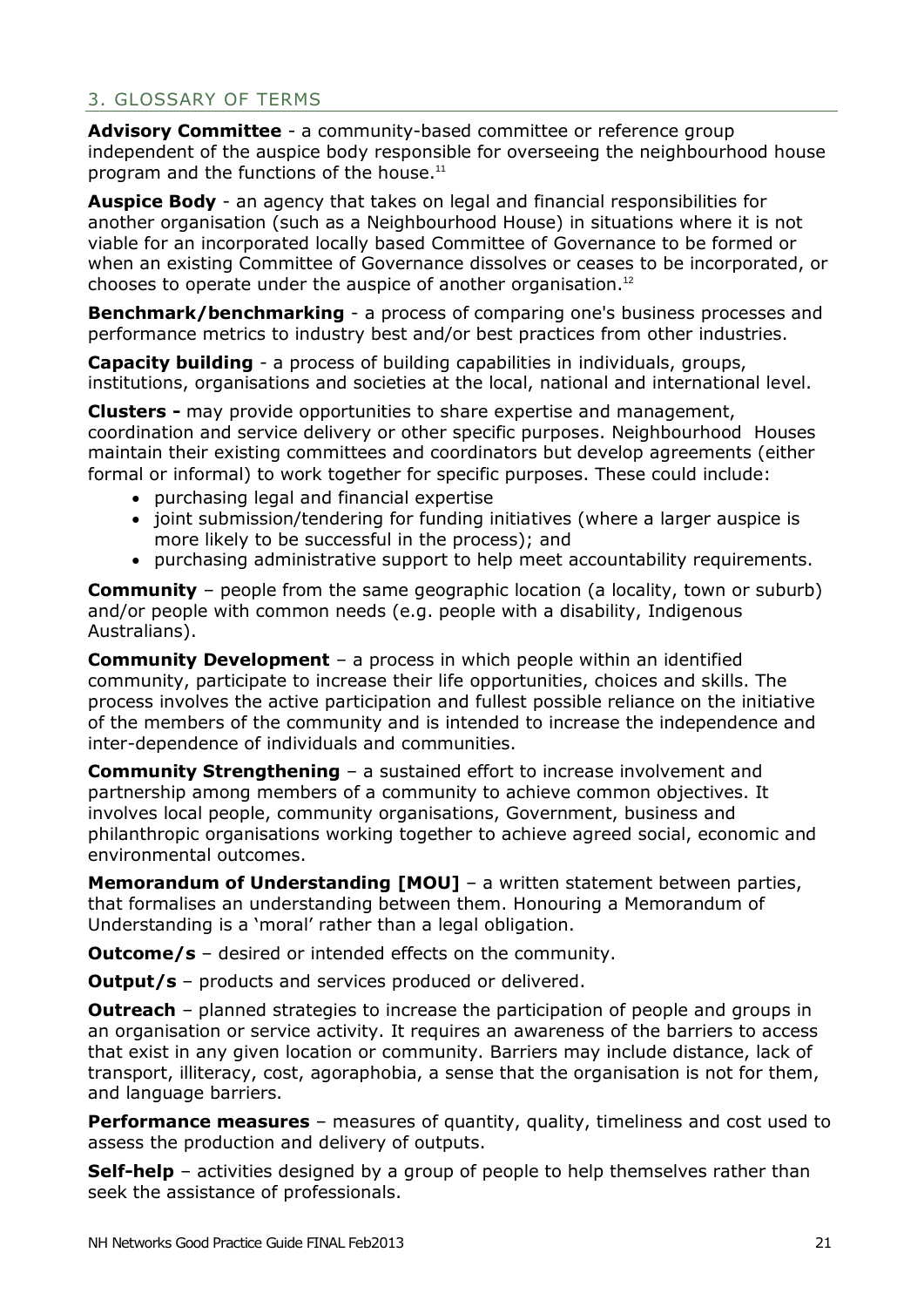# <span id="page-24-0"></span>4. ABBREVIATIONS

| <b>ACE</b>   | <b>Adult Community Education</b>                                                                           |
|--------------|------------------------------------------------------------------------------------------------------------|
| <b>ACFE</b>  | Adult Community and Further Education, Victoria                                                            |
| AEI          | <b>Adult Education Institution</b>                                                                         |
| <b>ANHCA</b> | Australian Neighbourhood Houses and Centres Association                                                    |
| <b>ANHLC</b> | Association of Neighbourhood Houses and Learning Centres (Victoria)                                        |
| <b>CALD</b>  | Culturally and Linguistically Diverse backgrounds                                                          |
| <b>CD</b>    | <b>Community Development</b>                                                                               |
| CoG          | <b>Committee of Governance</b>                                                                             |
| <b>DEECD</b> | Department of Education and Early Childhood Development, Victoria                                          |
| <b>DHS</b>   | Department of Human Services, Victoria                                                                     |
| <b>DPCD</b>  | Department of Planning & Community Development, Victoria                                                   |
| <b>ICT</b>   | <b>Information Communications Technology</b>                                                               |
| <b>LGA</b>   | Local Government Area/Authority                                                                            |
| <b>MOU</b>   | Memorandum of Understanding                                                                                |
| <b>NH</b>    | Neighbourhood House                                                                                        |
| <b>NHCP</b>  | Neighbourhood House Coordination Program (Victoria)                                                        |
| <b>NHCIG</b> | Neighbourhood House Common Interest Group (meetings of<br>representatives from DHS, NH Networks and ANHLC) |
| <b>OCC</b>   | <b>Occasional Child Care</b>                                                                               |
| <b>OoSHC</b> | Out of School Hours Care                                                                                   |